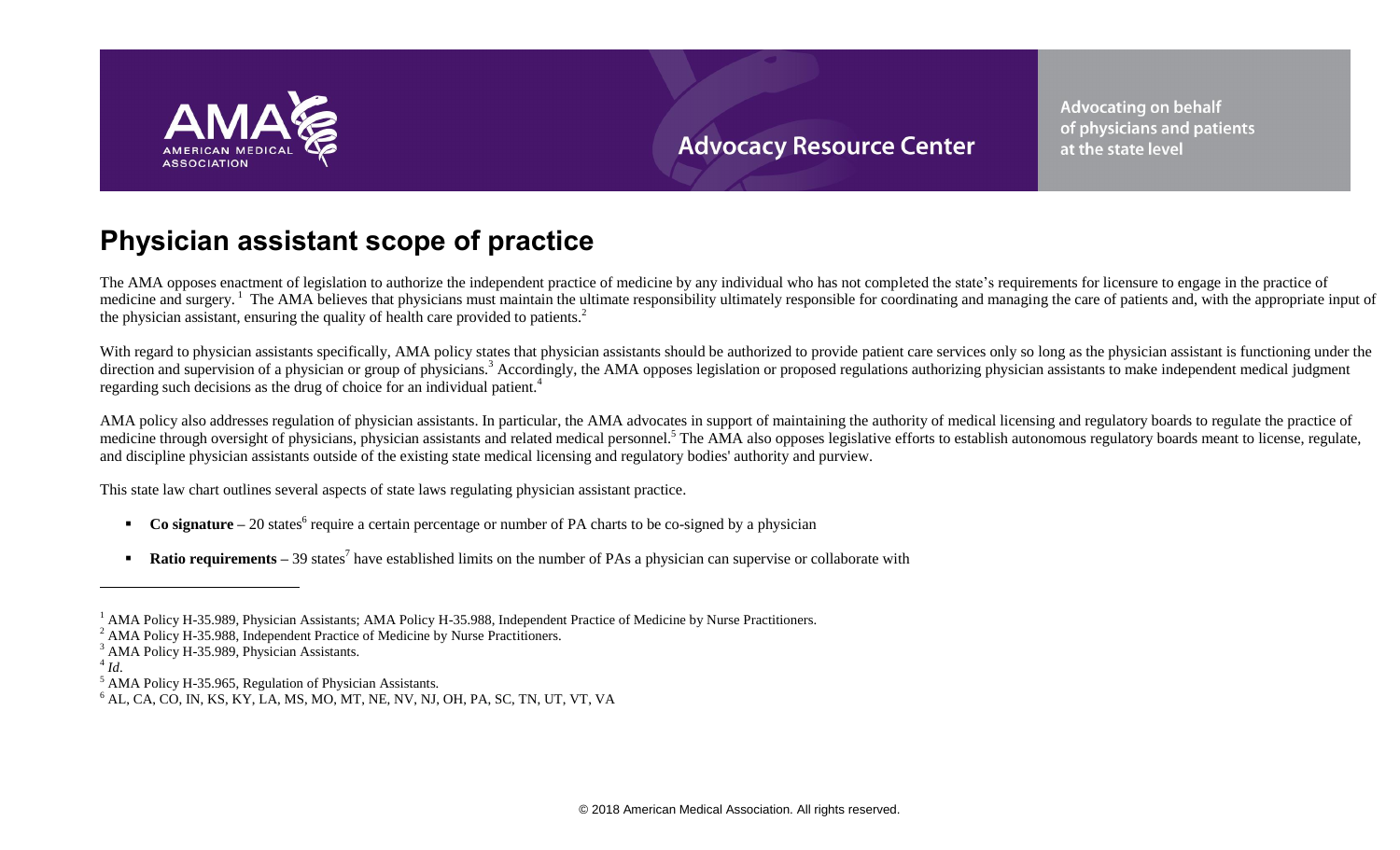- **Prescriptive authority** 
	- PAs are authorized to prescribe Schedule II-V medication in most states (44)
	- PAs lack the authority to prescribe Schedule II medication in 6 states (AL, AR, GA, HI, IA, WV)
	- PAs lack the authority to prescribe legend drugs in 1 state (KY)
- **Requirements for collaborative or supervisory arrangement**
	- In 47 states, PAs are supervised by physicians
	- In 2 states, PAs are subject to collaborative agreements with physicians (AK, IL)
	- 2 states allow for an alternate arrangements: New Mexico calls for supervision for PAs with less than 3 years of clinical experience, and for specialty care PAs, and in Michigan, PAs work under a participating physician
- **Regulation** In most states (43), PAs are regulated by the medical board. However, in 8 states (AZ, CA, IA, MA, MI, RI, TN, UT), PAs have a separate and independent regulatory board
- **Scope of practice determination** In most states (47), PA scope of practice is determined with the supervising/collaborating physician at the practice site

 $<sup>7</sup>$  No ratios in AK, AR, ME, MA, MI, MN, MS, NM, NC, ND, RI, TN</sup>

l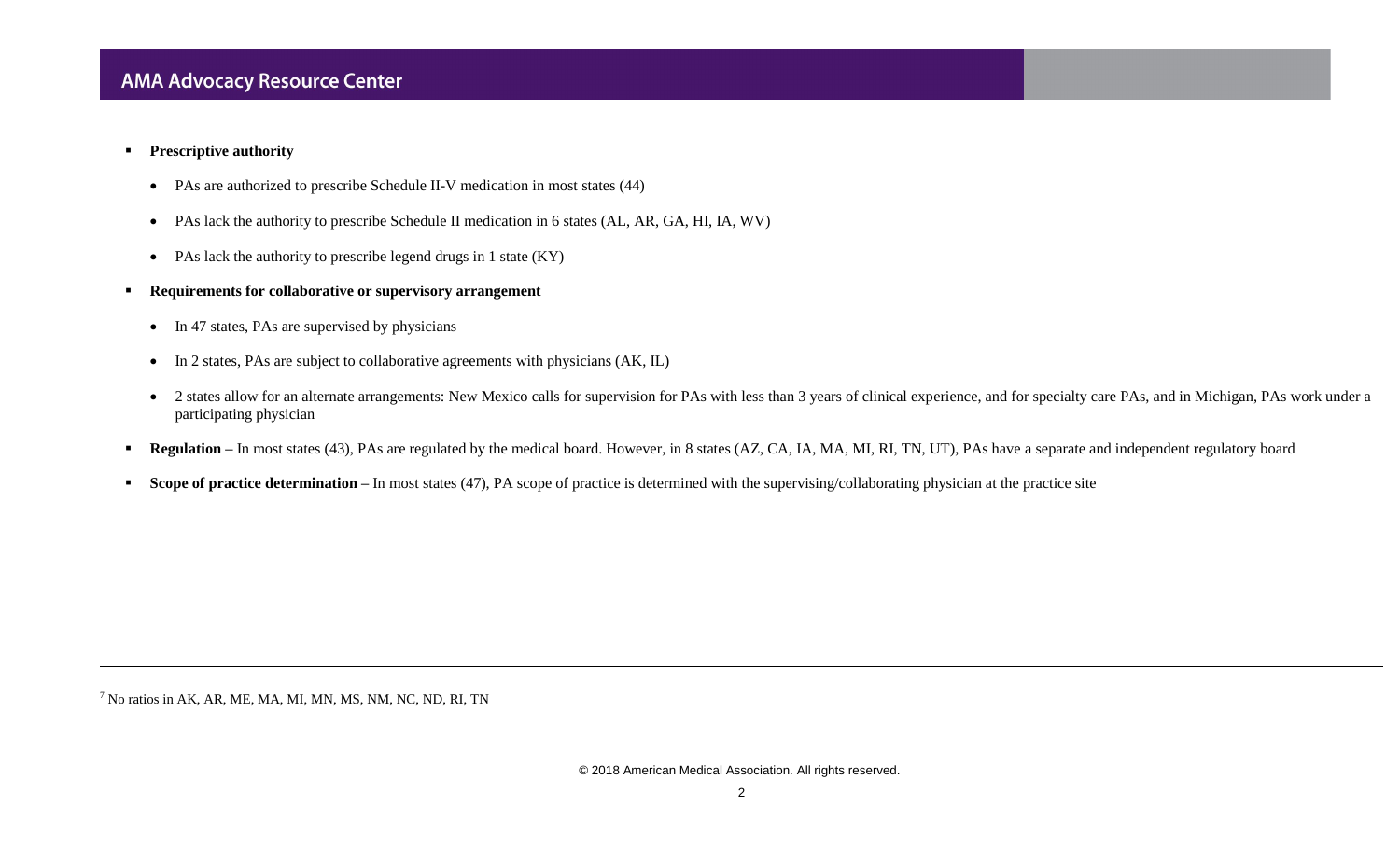| <b>State</b>    | <b>Co-Signature</b>             | <b>PA Ratios</b>                                                                                                           | <b>Rx Authority</b>                                                                                                                                         | Supervision/<br><b>Collaboration</b><br>Language | <b>Supervision/Collaboration Requirements/"Barriers"</b>                                                                                                                                                                                                                                                                                                                                                                                       | <b>Physician/PA</b><br><b>Board?</b>                         | <b>Scope</b><br><b>Determined</b><br>at Practice<br>Site? |
|-----------------|---------------------------------|----------------------------------------------------------------------------------------------------------------------------|-------------------------------------------------------------------------------------------------------------------------------------------------------------|--------------------------------------------------|------------------------------------------------------------------------------------------------------------------------------------------------------------------------------------------------------------------------------------------------------------------------------------------------------------------------------------------------------------------------------------------------------------------------------------------------|--------------------------------------------------------------|-----------------------------------------------------------|
| <b>Alabama</b>  | Required (AAC<br>$540-X-7-0.23$ | Physician may<br>not supervise<br>more than a<br>cumulative 160<br>hours per week<br>for all PAs.<br>(AAC 540-X-7-<br>.26) | Schedule III-V                                                                                                                                              | Supervisory                                      | The supervising physician shall be readily available for direct<br>communication or by radio, telephone, or telecommunication.<br>There shall be no independent, unsupervised practice by PAs<br>Prescribing is subject to any limitations stated in protocols and<br>medical regimens adopted by the Board and subject to any<br>limitations by the supervising physician in the approved<br>formulary (AAC $540-X-7-23$ )                    | Alabama<br>Board of<br>Medical<br>Examiners                  | Yes                                                       |
| <b>Alaska</b>   | None                            | None                                                                                                                       | Schedule II-V                                                                                                                                               | Collaborative                                    | Collaborative plans must include at least monthly telephone,<br>radio, electronic, or direct personal contact between the PA and<br>the primary or alternate collaborating physician reviewing the<br>PAs performance in the practice, knowledge, skills, patient care,<br>and health care records. (12 AAC 40.430)                                                                                                                            | Alaska State<br><b>Medical Board</b>                         | Yes                                                       |
| <b>Arizona</b>  | None                            | Physician may<br>not supervise<br>more than 4 PAs<br>who work at the<br>same time.<br>$(ARS. 32-2533)$                     | Schedule II-V<br>II-III limited to<br>30-days, no<br>refills without<br>written consent<br>from physician;<br>IV-V not more<br>than 5 times in<br>6-months. | Supervisory                                      | PA must meet in-person or by telecommunication with the<br>supervising physician at least once each week to ensure ongoing<br>direction and oversight of PA work. Patient records must also be<br>made available to the supervising physician.<br>A supervising physician shall develop a system for recordation<br>and review of all instances in which the PA prescribes schedule<br>II or schedule III controlled substances. (ARS 32-2531) | Arizona<br>Regulatory<br>Board of<br>Physician<br>Assistants | Yes                                                       |
| <b>Arkansas</b> | None                            | None                                                                                                                       | Schedule III-V                                                                                                                                              | Supervisory                                      | Continuous supervision is required, but does not necessitate<br>physical presence at the time and place services are rendered.                                                                                                                                                                                                                                                                                                                 | <b>Arkansas State</b><br><b>Medical Board</b>                | Yes                                                       |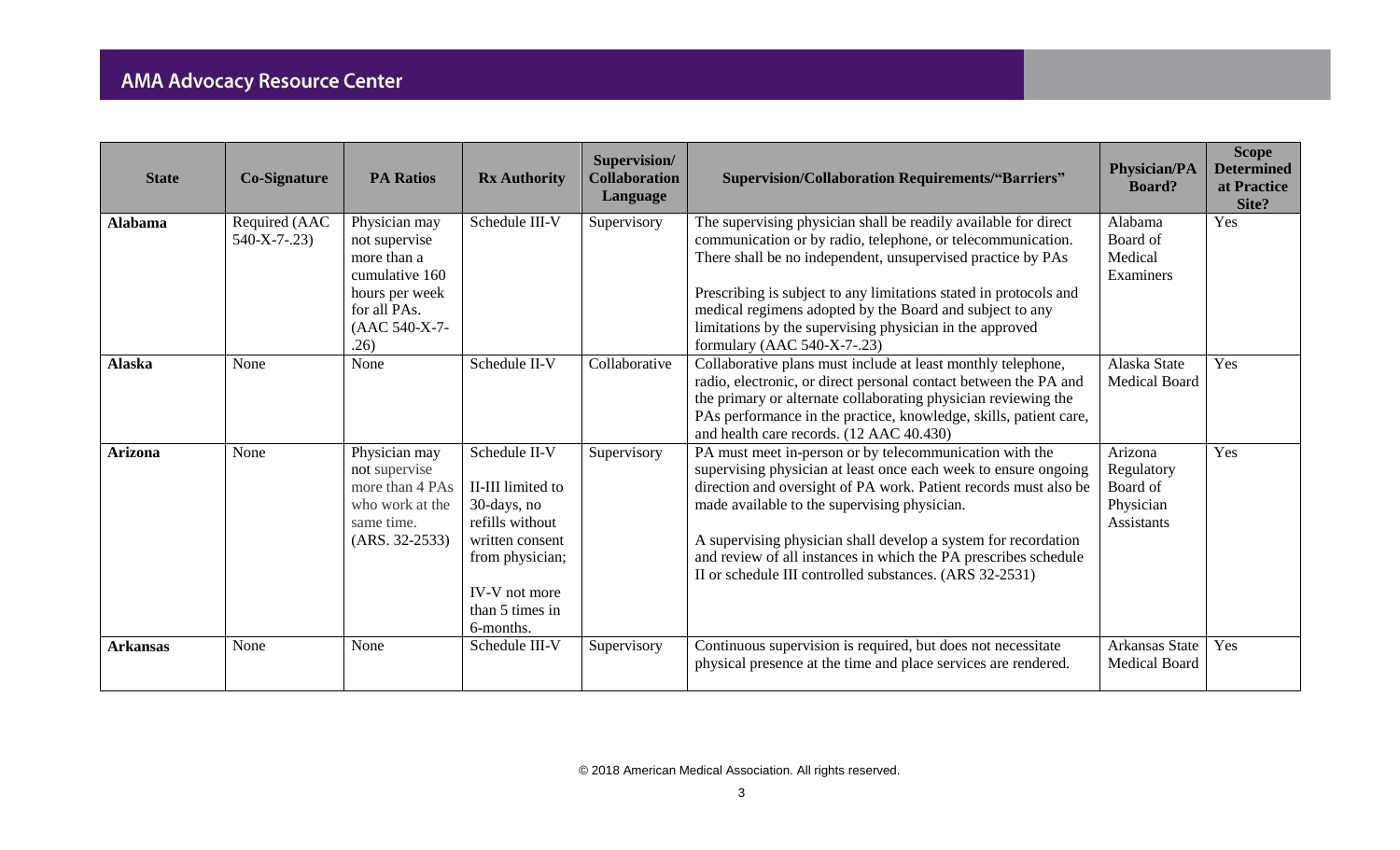| <b>State</b>       | <b>Co-Signature</b>                                                                                                                                               | <b>PA Ratios</b>                                                                                                                        | <b>Rx Authority</b> | Supervision/<br><b>Collaboration</b><br>Language | <b>Supervision/Collaboration Requirements/"Barriers"</b>                                                                                                                                                                                                                                                                                                                                                                                                    | <b>Physician/PA</b><br><b>Board?</b>          | <b>Scope</b><br><b>Determined</b><br>at Practice<br>Site? |
|--------------------|-------------------------------------------------------------------------------------------------------------------------------------------------------------------|-----------------------------------------------------------------------------------------------------------------------------------------|---------------------|--------------------------------------------------|-------------------------------------------------------------------------------------------------------------------------------------------------------------------------------------------------------------------------------------------------------------------------------------------------------------------------------------------------------------------------------------------------------------------------------------------------------------|-----------------------------------------------|-----------------------------------------------------------|
|                    |                                                                                                                                                                   |                                                                                                                                         |                     |                                                  | A supervising physician should be available for immediate<br>telephone contact with the PA any time the PA is rendering<br>services to the public. A supervising physician must be able to<br>reach the location of where the PA is rendering services to the<br>patients within one hour. (ACA 17-105-109)                                                                                                                                                 |                                               |                                                           |
| California         | Sample of at<br>least 10 charts<br>per month, for at<br>least 10 months<br>during the year.<br>(Minimum of<br>5% of the PAs<br>medical<br>records).<br>(CCR 3502) | Physician may<br>not supervise<br>more than 4 PAs<br>at any one time.<br>(CCR 3516(b))                                                  | Schedule II-V       | Supervisory                                      | A supervising physician shall be available in person or by<br>electronic communication at all times when the PA is caring for<br>patients.<br>A supervising physician shall delegate to a PA only those tasks<br>and procedures consistent with the supervising physician's<br>specialty or usual and customary practice.<br>A supervising physician shall observe or review evidence of the<br>PAs performance until assured of competency. (CCR 1399.545) | California<br>Physician<br>Assistant<br>Board | Yes                                                       |
| Colorado           | Required, but<br>varies with PA<br>experience.<br>(Rule 400; 3)<br>CCR 713-7)                                                                                     | Physician may<br>not be the<br>primary<br>supervising<br>physician for<br>more than 4<br>individual PAs.<br>(Rule 400; 3)<br>CCR 713-7) | Schedule II-V       | Supervisory                                      | PAs are subject to tiered supervision requirements concerning<br>performance assessments, chart reviews, in person meetings, and<br>on-site supervision. If not physically on site, the physician<br>supervisor must be readily available by telephone, radio, pager,<br>or other telecommunication device. (CCR Rule 400)                                                                                                                                  | Colorado<br><b>Medical Board</b>              | Yes                                                       |
| <b>Connecticut</b> | None                                                                                                                                                              | Physician may                                                                                                                           | Schedule II-V       | Supervisory                                      | Physician should be continuously available by direct                                                                                                                                                                                                                                                                                                                                                                                                        | Connecticut                                   | Yes                                                       |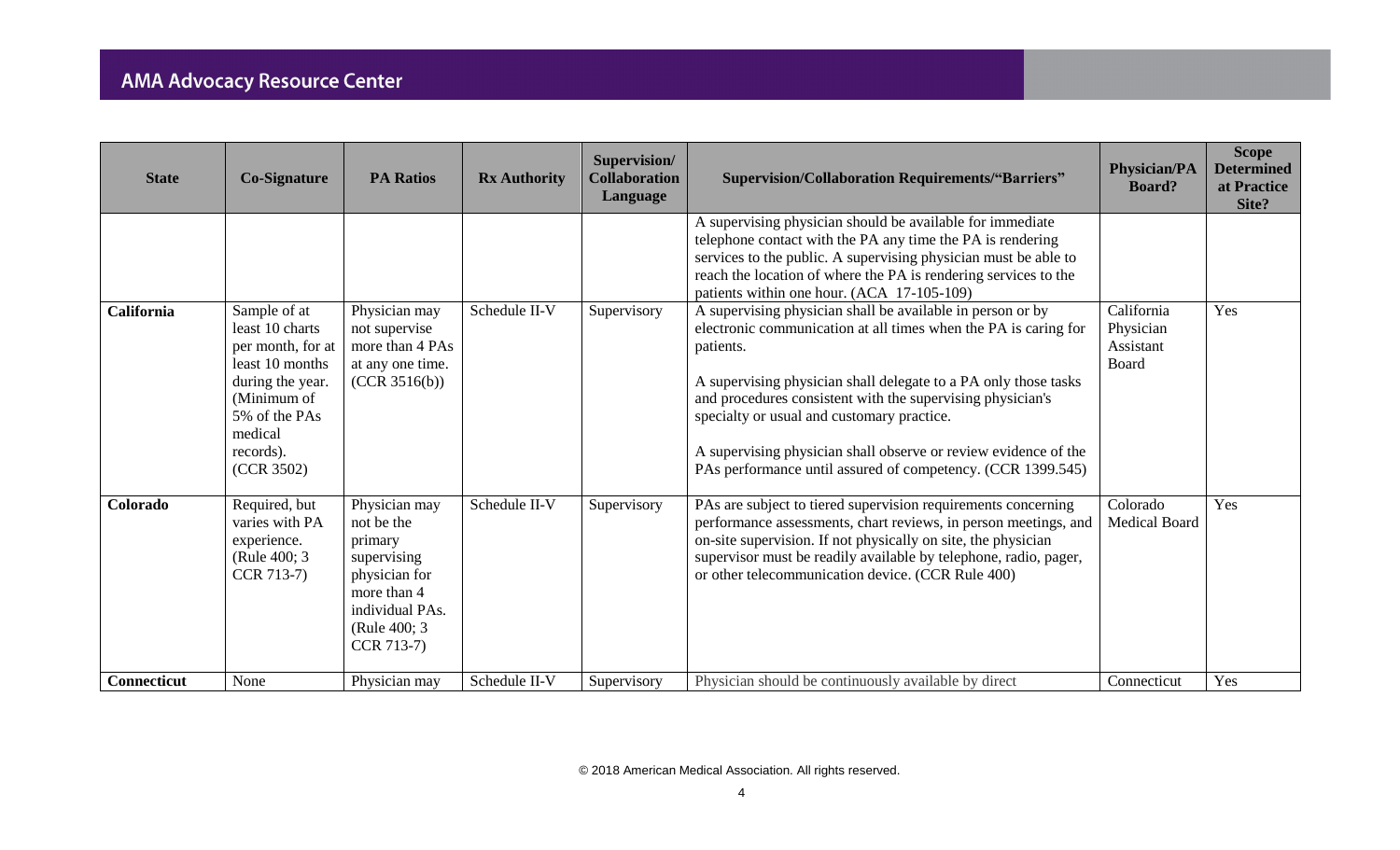| <b>State</b>                   | <b>Co-Signature</b> | <b>PA Ratios</b>                                                                                                                                         | <b>Rx Authority</b> | Supervision/<br><b>Collaboration</b><br>Language | <b>Supervision/Collaboration Requirements/"Barriers"</b>                                                                                                                                                                                                                                                                                                                                                                                                                                              | <b>Physician/PA</b><br><b>Board?</b>               | <b>Scope</b><br><b>Determined</b><br>at Practice<br>Site? |
|--------------------------------|---------------------|----------------------------------------------------------------------------------------------------------------------------------------------------------|---------------------|--------------------------------------------------|-------------------------------------------------------------------------------------------------------------------------------------------------------------------------------------------------------------------------------------------------------------------------------------------------------------------------------------------------------------------------------------------------------------------------------------------------------------------------------------------------------|----------------------------------------------------|-----------------------------------------------------------|
|                                |                     | not be the<br>supervising<br>physician for<br>more than 6 PAs<br>practicing full<br>time, or the part-<br>time equivalent<br>thereof. (CGS<br>$20-12c$ ) |                     |                                                  | communication either in person or by radio, telephone, or<br>telecommunications.<br>There should be active and continuing overview of the PA's<br>activities, personal review by the supervising physician of the<br>PA's practice on a regular basis, review of the charts and records<br>of the PA on a regular basis, and designation of an alternate<br>licensed physician in the absence of the supervising physician.<br>$(CGS 20-12a)$                                                         | Medical<br>Examining<br>Board                      |                                                           |
| <b>Delaware</b>                | None                | Physician may<br>not supervise<br>more than 4 PAs<br>at a given time.<br>(Del. C. 1771)                                                                  | Schedule II-V       | Supervisory                                      | If the supervising physician delegates the authority to a PA to<br>treat patients in a setting where the supervising physician is not<br>routinely present, the physician must assure that the means and<br>methods of supervision are adequate to assure appropriate<br>patient care. This may include telecommunication, chart review,<br>or other methods of communication and oversight that are<br>appropriate to the care setting and the education and experience<br>of the PA. (Del. C. 1771) | Board of<br>Medical<br>Licensure and<br>Discipline | Yes                                                       |
| <b>District of</b><br>Columbia | None                | Physician may<br>not supervise<br>more than 4 PAs<br>at a given time.<br>(DCMR)<br>4914.10)                                                              | Schedule II-IV      | Supervisory                                      | In an inpatient setting, supervision of a PA shall include, but not<br>be limited to, continuing or intermittent physical presence of the<br>supervising physician with constant availability through<br>electronic communications. (DCMR 4914.2)<br>In an outpatient setting, supervision of a PA shall include, but<br>not be limited to, constant availability through electronic<br>communications. (DCMR 4914.3)                                                                                 | DC Board of<br>Medicine                            | Yes                                                       |
| Florida                        | None                | Physician may                                                                                                                                            | Schedule II-V       | Supervisory                                      | Except in cases of emergency, supervision requires the easy                                                                                                                                                                                                                                                                                                                                                                                                                                           | Florida Board                                      | Yes                                                       |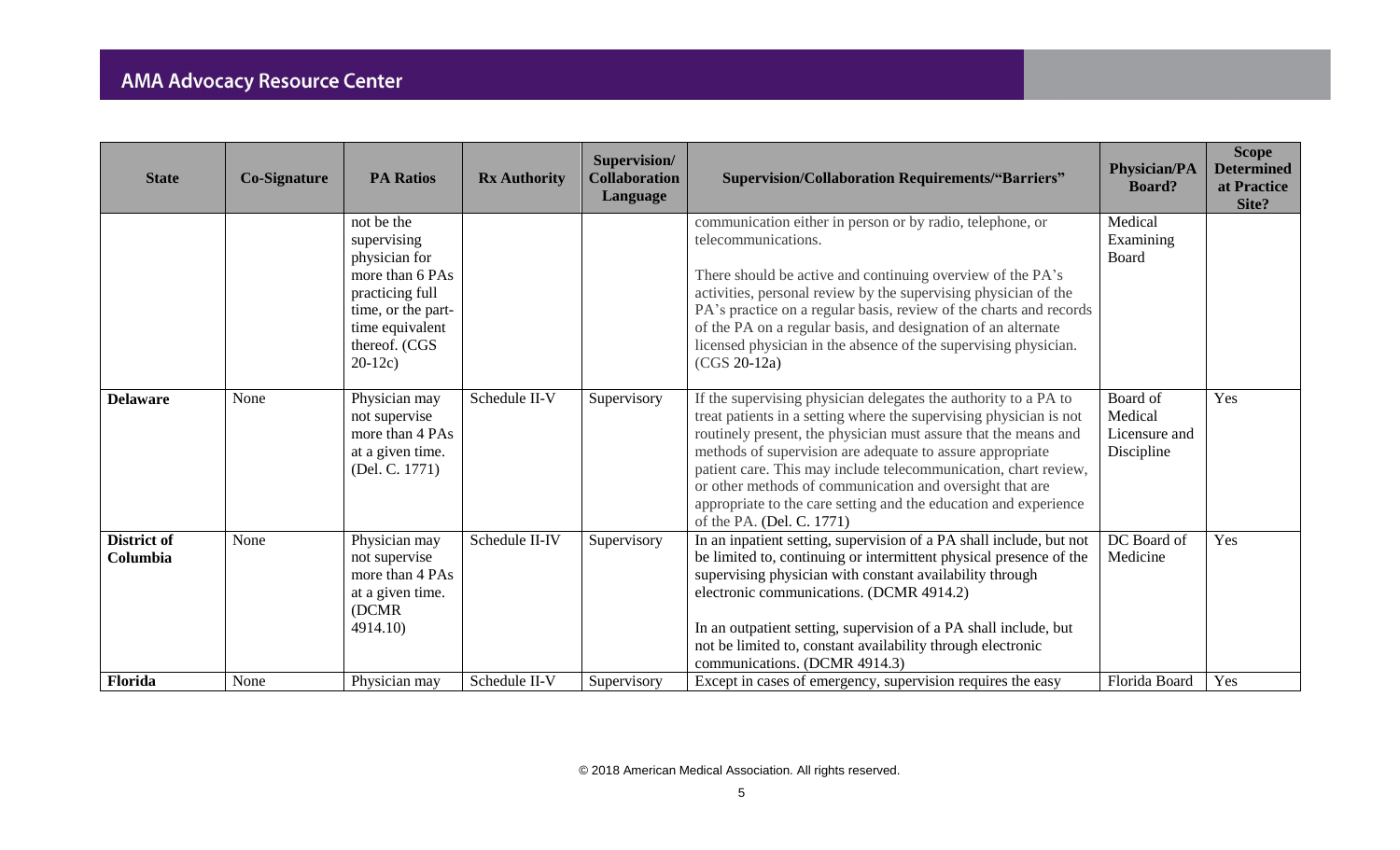| <b>State</b> | <b>Co-Signature</b>                                                                                                                                     | <b>PA Ratios</b>                                                                                                      | <b>Rx Authority</b>                                                                                                                                 | Supervision/<br><b>Collaboration</b><br>Language | <b>Supervision/Collaboration Requirements/"Barriers"</b>                                                                                                                                                                                                                                                                                                                                                            | <b>Physician/PA</b><br><b>Board?</b>         | <b>Scope</b><br><b>Determined</b><br>at Practice<br>Site? |
|--------------|---------------------------------------------------------------------------------------------------------------------------------------------------------|-----------------------------------------------------------------------------------------------------------------------|-----------------------------------------------------------------------------------------------------------------------------------------------------|--------------------------------------------------|---------------------------------------------------------------------------------------------------------------------------------------------------------------------------------------------------------------------------------------------------------------------------------------------------------------------------------------------------------------------------------------------------------------------|----------------------------------------------|-----------------------------------------------------------|
|              |                                                                                                                                                         | not supervise<br>more than 4<br>currently<br>licensed PAs at<br>any one time.<br>(Fla. Stat.<br>458.347(3)            | 7-day limit on<br>Schedule II.                                                                                                                      |                                                  | availability or physical presence of the licensed physician for<br>consultation and direction of the actions of the PA. "Easy<br>availability" includes the ability to communicate by way of<br>telecommunication. The boards shall establish rules as to what<br>constitutes responsible supervision of the PA. (Fla. Stat.)<br>458.347)                                                                           | of Medicine                                  |                                                           |
| Georgia      | None                                                                                                                                                    | Physician may<br>not serve as<br>primary<br>supervising<br>physician to<br>more than 4<br>PAs. (GCR 360-<br>$5 - .05$ | Schedule III-V                                                                                                                                      | Supervisory                                      | The supervising physician shall provide for immediate<br>consultation between the PA and primary or alternate<br>supervising physician. "Immediate consultation" means that the<br>supervising physician shall be available for direct<br>communication or by telephone or other means of<br>telecommunication. (GCR. $360-5-04(3)$ )                                                                               | Georgia<br>Composite<br><b>Medical Board</b> | Yes                                                       |
| Hawaii       | None, but<br>supervising<br>physician must<br>personally<br>review the<br>records of each<br>patient seen by<br>the PA within<br>seven working<br>days. | Physician may<br>not supervise<br>more than 2 PAs<br>at one time.<br>(HAR 16-85-49)                                   | Schedule III-V<br>Schedule II may<br>be allowed if PA<br>is employed or<br>extended<br>privileges by a<br>hospital or<br>extended care<br>facility. | Supervisory                                      | Supervision shall be continuous but shall not be construed as<br>necessarily requiring the physical presence of the supervising<br>physician at the time and place the services are rendered. The<br>direct communication may occur through the use of technology<br>which may include but is not limited to, two-way radio,<br>telephone, fax machine, modem, or other telecommunication<br>device. (HAR 16-85-49) | Hawaii<br><b>Medical Board</b>               | Yes                                                       |
| Idaho        | None, but a                                                                                                                                             | Physician may                                                                                                         | Schedule II-V                                                                                                                                       | Supervisory                                      | Supervision includes: an on-site visit at least monthly; regularly                                                                                                                                                                                                                                                                                                                                                  | Idaho Board                                  | Yes                                                       |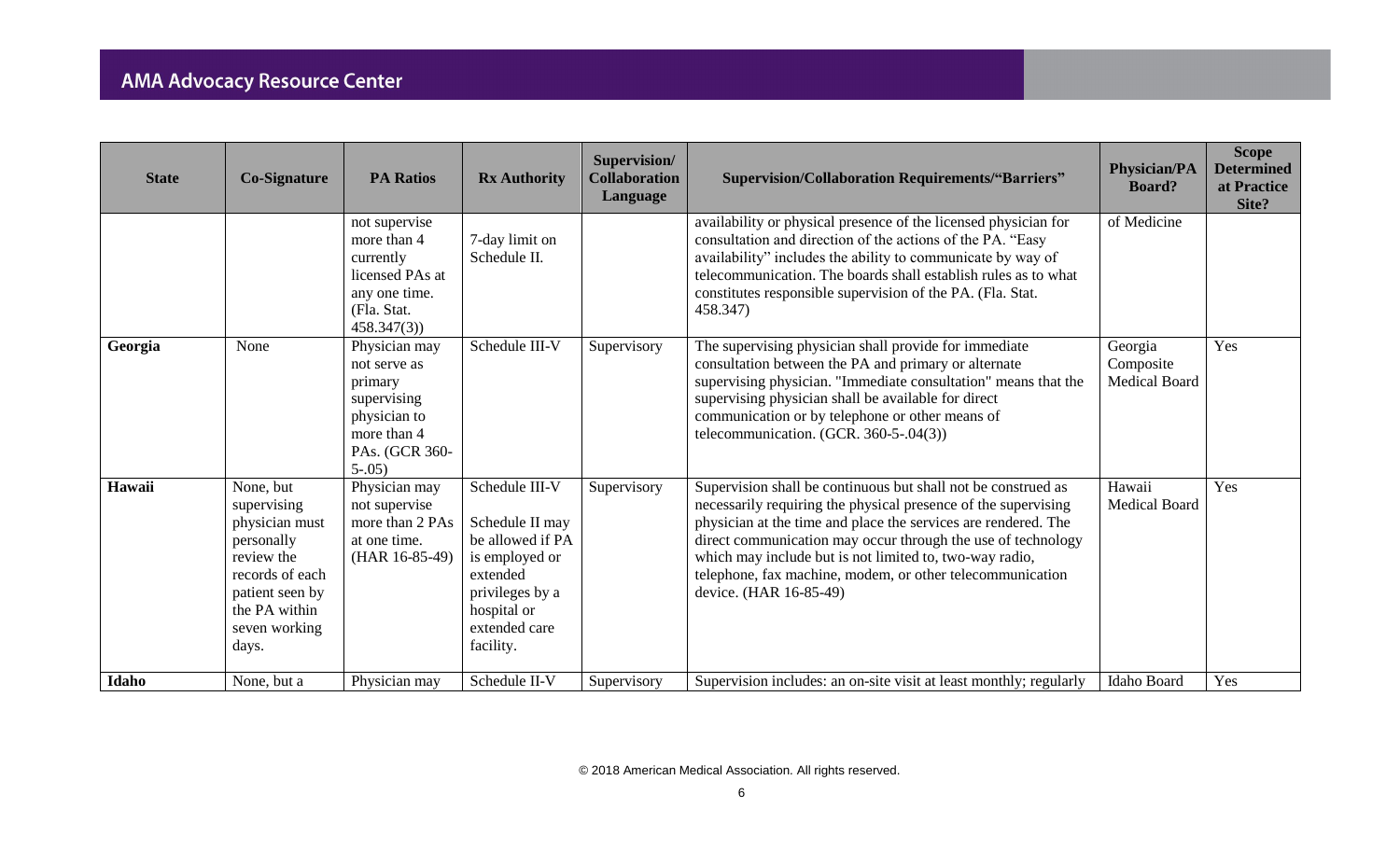| <b>State</b>    | <b>Co-Signature</b>                                                                              | <b>PA Ratios</b>                                                                                                                                                              | <b>Rx Authority</b> | Supervision/<br><b>Collaboration</b><br>Language | <b>Supervision/Collaboration Requirements/"Barriers"</b>                                                                                                                                                                                                                                                                                                                                | <b>Physician/PA</b><br><b>Board?</b>                   | <b>Scope</b><br><b>Determined</b><br>at Practice<br>Site? |
|-----------------|--------------------------------------------------------------------------------------------------|-------------------------------------------------------------------------------------------------------------------------------------------------------------------------------|---------------------|--------------------------------------------------|-----------------------------------------------------------------------------------------------------------------------------------------------------------------------------------------------------------------------------------------------------------------------------------------------------------------------------------------------------------------------------------------|--------------------------------------------------------|-----------------------------------------------------------|
|                 | periodic review<br>of a<br>representative<br>sample of<br>records is<br>required.                | not supervise<br>more than 3<br>total PAs at the<br>same time. The<br>Board may<br>authorize 6 total<br>PAs if necessary<br>and upon prior<br>petition. (IAC<br>22.01.03.010) |                     |                                                  | scheduled conferences between the supervising physician and<br>the licensee, and a periodic review of the patient services being<br>provided by the licensee, the availability of the supervising and<br>alternate supervising physician to the licensee in person or by<br>telephone and procedures for providing backup and supervision<br>in emergency situations (IAC 22.01.03.030) | of Medicine                                            |                                                           |
| <b>Illinois</b> | None                                                                                             | Physician may<br>not enter into<br>collaborative<br>agreements with<br>more than 5<br>FTE PAs.<br>(SB1585, Public)<br>Act 100-0453)                                           | Schedule II-V       | Collaborative                                    | Collaboration with the PA shall not be construed to necessarily<br>require the personal presence of the collaborating physician at<br>all times at the place where services are rendered, as long as<br>there is communication available for consultation by radio,<br>telephone, telecommunications, or electronic communications.<br>(SB1585, Public Act 100-0453)                    | <b>Illinois State</b><br>Medical<br>Licensing<br>Board | Yes                                                       |
| Indiana         | Required, but<br>varies with PA<br>experience and<br>authority. (Ind.<br>$C. 25-27.5-6-$<br>1(c) | Physician may<br>enter into a<br>supervising<br>agreement with<br>more than 4<br>PAs, but may<br>not supervise<br>more than four 4                                            | Schedule $II - V$ , | Supervisory                                      | Supervision by the supervising physician or the physician<br>designee must be continuous but does not require the physical<br>presence of the supervising physician at the time and the place<br>that the services are rendered. (Ind. C. 25-27.5-6-1)                                                                                                                                  | Indiana<br>Medical<br>Licensing<br>Board               | Yes                                                       |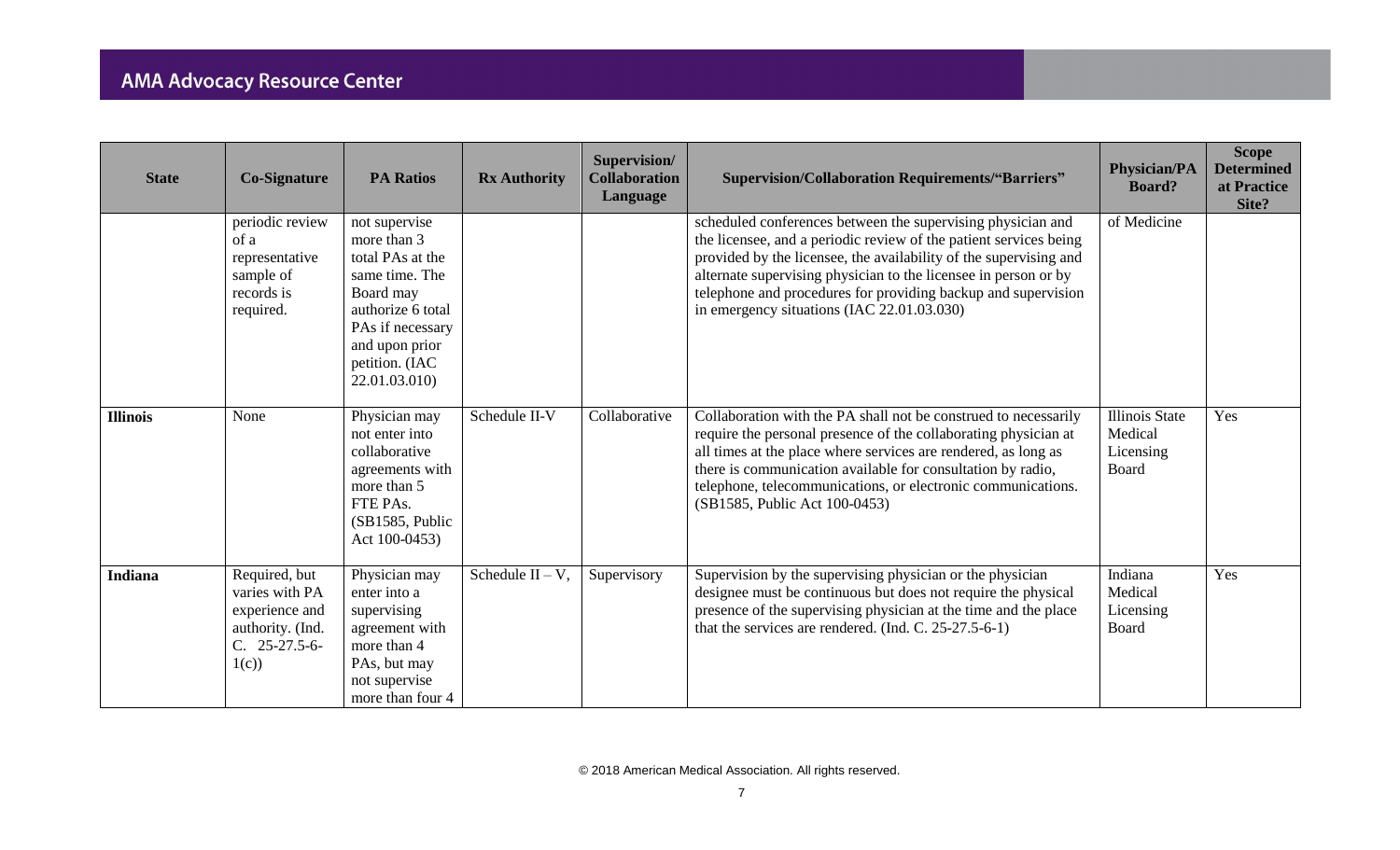| <b>State</b>  | <b>Co-Signature</b>                                                                                                                                                                                                   | <b>PA Ratios</b>                                                                              | <b>Rx Authority</b>                                                                                                                                                                                                                  | Supervision/<br><b>Collaboration</b><br>Language | <b>Supervision/Collaboration Requirements/"Barriers"</b>                                                                                                                                                                                                                                                                                                                                                                                                                                                                                                                                                                                                                                                                                                                                                                                                                                                                | <b>Physician/PA</b><br><b>Board?</b>            | <b>Scope</b><br><b>Determined</b><br>at Practice<br>Site? |
|---------------|-----------------------------------------------------------------------------------------------------------------------------------------------------------------------------------------------------------------------|-----------------------------------------------------------------------------------------------|--------------------------------------------------------------------------------------------------------------------------------------------------------------------------------------------------------------------------------------|--------------------------------------------------|-------------------------------------------------------------------------------------------------------------------------------------------------------------------------------------------------------------------------------------------------------------------------------------------------------------------------------------------------------------------------------------------------------------------------------------------------------------------------------------------------------------------------------------------------------------------------------------------------------------------------------------------------------------------------------------------------------------------------------------------------------------------------------------------------------------------------------------------------------------------------------------------------------------------------|-------------------------------------------------|-----------------------------------------------------------|
|               |                                                                                                                                                                                                                       | PAs at the same<br>time. (IC 25-<br>$27.5 - 6 - 2$                                            |                                                                                                                                                                                                                                      |                                                  |                                                                                                                                                                                                                                                                                                                                                                                                                                                                                                                                                                                                                                                                                                                                                                                                                                                                                                                         |                                                 |                                                           |
| Iowa          | Required only if<br>PA is at a<br>remote medical<br>site: Supervising<br>physician must<br>review patient<br>care weekly and<br>sign all charts<br>unless an<br>exception is<br>provided.<br>(IAC 645-<br>327.4(148C) | Physician may<br>not supervise<br>more than 5 PAs<br>at one time.<br>(IAC 645-<br>326.8(148C) | Schedule $III - V$<br>The PA may<br>order Schedule<br>II controlled<br>substances<br>which are listed<br>as depressants in<br><b>Iowa Code</b><br>chapter 124 only<br>with the prior<br>approval and<br>direction of a<br>physician. | Supervisory                                      | "Supervision" means that a supervising physician retains<br>ultimate responsibility for patient care, although a physician<br>need not be physically present at each activity of the PA or be<br>specifically consulted before each delegated task is performed.<br>Supervision shall not be construed as requiring the personal<br>presence of a supervising physician at the place where such<br>services are rendered except insofar as the personal presence is<br>expressly required by these rules or by Iowa Code chapter 148C.<br>$(IAC 645-326.1(148C))$<br>A supervising physician must visit a remote site to provide<br>additional medical direction, medical services and consultation<br>at least every two weeks When visits are less frequent than<br>every two weeks in unusual or emergency circumstances, the<br>board shall be notified in writing of these circumstances. (IAC<br>645-327.4(148C)) | Iowa Board of<br>Physician<br>Assistants        | Yes                                                       |
| <b>Kansas</b> | Required, but<br>varies with time<br>and physician-<br>PA relationship.                                                                                                                                               | Physician may<br>not supervise<br>more than 3<br>total PAs who                                | Schedule II-V                                                                                                                                                                                                                        | Supervisory                                      | The types of supervision shall include direct supervision,<br>indirect supervision, and off-site supervision as applicable per<br>the written practice agreement. (KAR 100-28a-1a)                                                                                                                                                                                                                                                                                                                                                                                                                                                                                                                                                                                                                                                                                                                                      | Kansas State<br>Board of<br><b>Healing Arts</b> | Yes                                                       |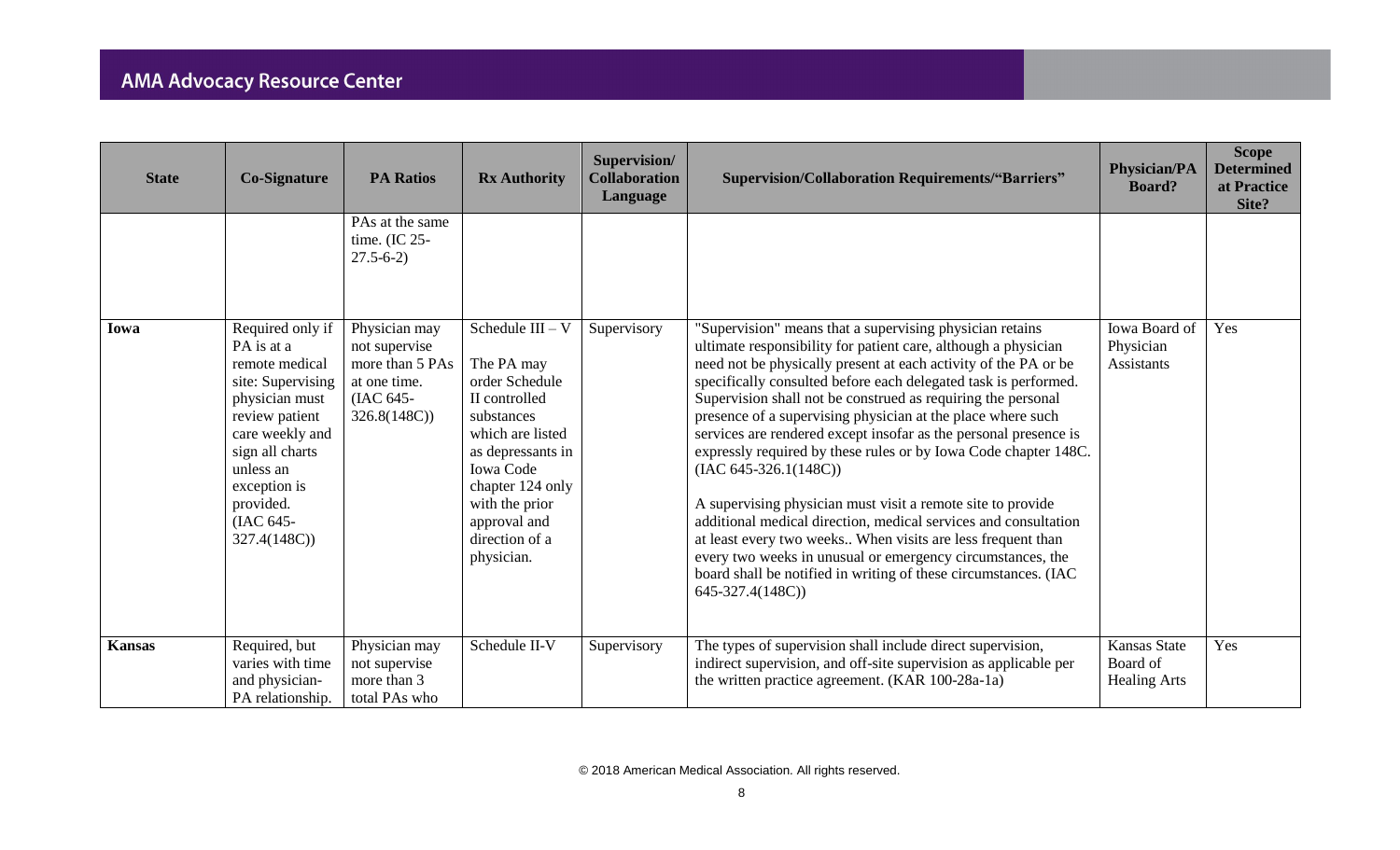| <b>State</b>    | <b>Co-Signature</b>                                                                                                              | <b>PA Ratios</b>                                                                                                                                             | <b>Rx Authority</b>                                           | Supervision/<br><b>Collaboration</b><br>Language | <b>Supervision/Collaboration Requirements/"Barriers"</b>                                                                                                                                                                                                                                                                                                                                                                                                                                                                                                                                                                                                                                                                                                       | <b>Physician/PA</b><br><b>Board?</b>                | <b>Scope</b><br><b>Determined</b><br>at Practice<br>Site? |
|-----------------|----------------------------------------------------------------------------------------------------------------------------------|--------------------------------------------------------------------------------------------------------------------------------------------------------------|---------------------------------------------------------------|--------------------------------------------------|----------------------------------------------------------------------------------------------------------------------------------------------------------------------------------------------------------------------------------------------------------------------------------------------------------------------------------------------------------------------------------------------------------------------------------------------------------------------------------------------------------------------------------------------------------------------------------------------------------------------------------------------------------------------------------------------------------------------------------------------------------------|-----------------------------------------------------|-----------------------------------------------------------|
|                 | (KAR 100-28a-<br>10)                                                                                                             | provide services<br>at a different<br>practice<br>location. (KAR<br>$100-28A-17$                                                                             |                                                               |                                                  | Additional requirements if the PA is practicing in a location<br>different than the location that the supervising physician<br>primarily practices. (KAR 100-28a-14)                                                                                                                                                                                                                                                                                                                                                                                                                                                                                                                                                                                           |                                                     |                                                           |
| <b>Kentucky</b> | Required for a<br>sufficient<br>number of<br>medical notes,<br>sufficiency<br>determined at<br>practice.<br>(KRS 311.856)        | A physician may<br>not enter into<br>agreements with<br>more than 4<br>PAs, and may<br>not supervise<br>more than 4 PAs<br>at any one time.<br>(KRS 311.854) | No legend drugs<br>(Ky. Rev. Stat.<br>311.858 and<br>311.856) | Supervisory                                      | Physician is required to provide adequate, active, and continuous<br>supervision of a PA's activities to assure that the PA is<br>performing as directed and complying with the statutes and all<br>related administrative regulations. (Ky. Rev. Stat. 311.856)<br>Under specific conditions, a PA may perform services in a<br>location separate from the supervising physician if the<br>supervising physician is continuously available via<br>telecommunication. (KRS 311.860)                                                                                                                                                                                                                                                                            | Kentucky<br>Board of<br>Medical<br>Licensure        | Yes                                                       |
| Louisiana       | Required, but<br>varies based on<br>practice site<br>arrangement,<br>and physician-<br>PA relationship.<br>(LAC 46, XLV<br>4512) | Physician may<br>not serve as a<br>primary for<br>more than 4<br>PAs. (LAC 46,<br><b>XLV 4507)</b>                                                           | Schedule II-V                                                 | Supervisory                                      | Supervision means responsible direction and control, with the<br>supervising physician assuming responsibility for the services<br>rendered by a PA in the course and scope of the PA's<br>employment.<br>Supervision shall not be construed in every case to require the<br>physical presence of the supervising physician. However, the<br>supervising physician and PA must have the capability to be in<br>contact with each other by either telephone or other<br>telecommunication device. Supervision shall exist when the<br>supervising physician gives informed concurrence of the PA<br>actions, and when a medical treatment plan or action is made in<br>accordance with written clinical practice guidelines or protocols.<br>(LAC 46, XLV 1503) | Louisiana<br>State Board of<br>Medical<br>Examiners | Yes                                                       |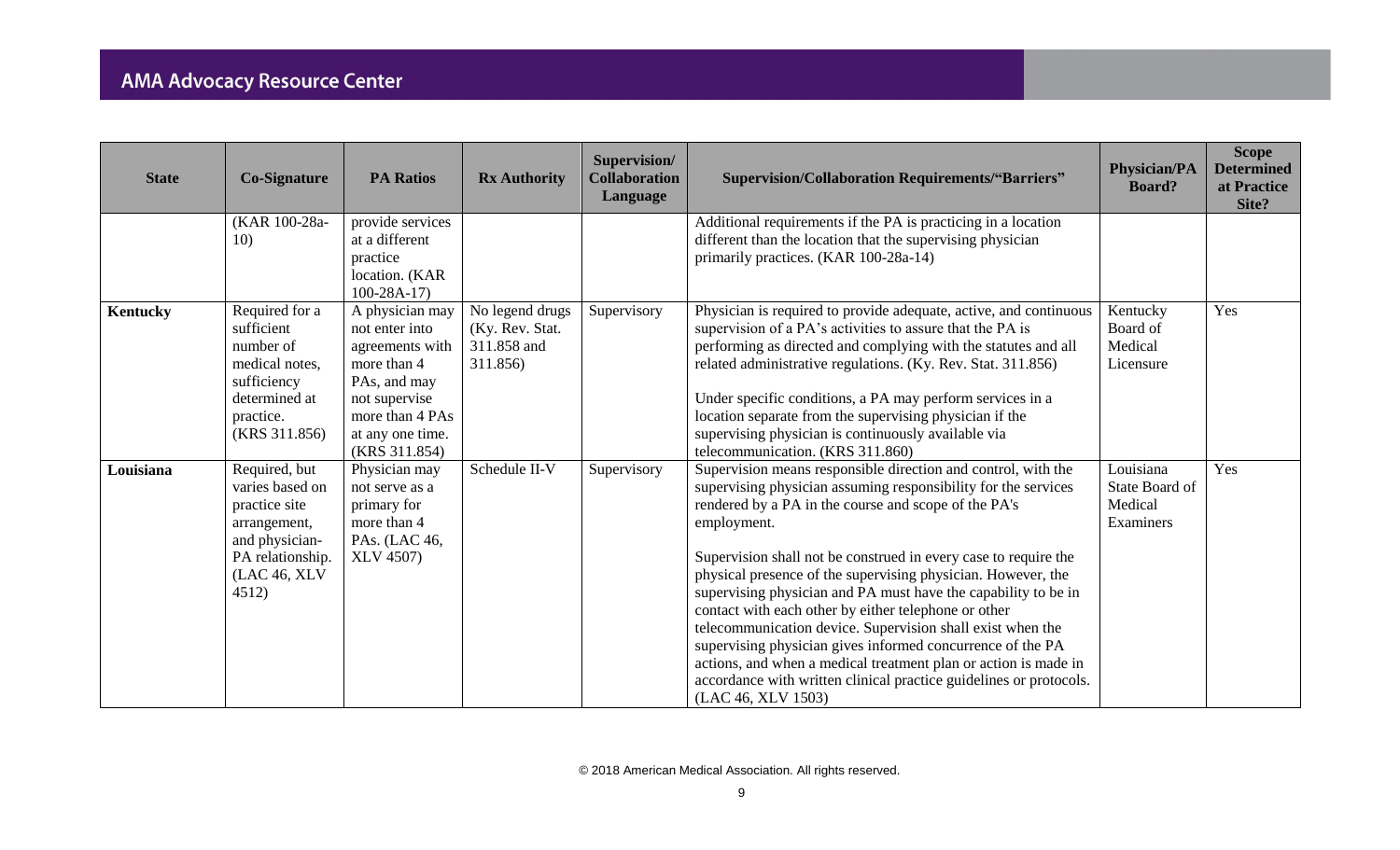| <b>State</b>         | <b>Co-Signature</b>                                                                                                                     | <b>PA Ratios</b>                                                                                                                     | <b>Rx Authority</b>                                   | Supervision/<br><b>Collaboration</b><br>Language | <b>Supervision/Collaboration Requirements/"Barriers"</b>                                                                                                                                                                                                                                                                                                                                                                                                                                                                                                                                                                                                                                                                                                                                                                                  | <b>Physician/PA</b><br><b>Board?</b>                                                             | <b>Scope</b><br><b>Determined</b><br>at Practice<br>Site? |
|----------------------|-----------------------------------------------------------------------------------------------------------------------------------------|--------------------------------------------------------------------------------------------------------------------------------------|-------------------------------------------------------|--------------------------------------------------|-------------------------------------------------------------------------------------------------------------------------------------------------------------------------------------------------------------------------------------------------------------------------------------------------------------------------------------------------------------------------------------------------------------------------------------------------------------------------------------------------------------------------------------------------------------------------------------------------------------------------------------------------------------------------------------------------------------------------------------------------------------------------------------------------------------------------------------------|--------------------------------------------------------------------------------------------------|-----------------------------------------------------------|
| <b>Maine</b>         | None, but<br>regular (at least<br>quarterly)<br>review of<br>selected charts.<br>$(02-373 \text{ Ch. } 2 \text{ } \text{\&}$<br>4(5)(C) | None                                                                                                                                 | Schedule II-V                                         | Supervisory                                      | A supervising physician is responsible for providing continuous<br>supervision of the PA. Constant physical presence of the<br>supervising physician at the time and place that the services are<br>rendered by the PA is not required so long as the supervising<br>physician and the PA are, or can be, easily in contact with one<br>another by electronic communication, including but not limited<br>to telecommunication; and unless physical presence is necessary<br>to provide the same quality of patient care as provided by the<br>physician.<br>Appropriate supervision shall include: active and continuing<br>overview of the PA's activities, immediate availability of the<br>supervising physician, personal and regular review, and<br>periodic, in person, education and review sessions. (02-373 Ch.<br>$2 \tS 4(5)$ | Board of<br>Licensure in<br>Medicine;<br>joint rules<br>with Board of<br>Osteopathic<br>Medicine | Yes                                                       |
| <b>Maryland</b>      | None                                                                                                                                    | Physician may<br>not delegate<br>medical acts to<br>more than 4 PAs<br>at any one time.<br>(ACM Health<br>Occupations<br>$15-302(h)$ | Schedule II-V                                         | Supervisory                                      | Physician supervision requires continuous physician supervision<br>mechanisms that are reasonable and appropriate to the practice<br>setting.<br>Physician is expected to respond in a timely manner when<br>contacted by the PA. (ACM Health Occupations § 15-302)                                                                                                                                                                                                                                                                                                                                                                                                                                                                                                                                                                       | Maryland<br>Board of<br>Physicians                                                               | Yes                                                       |
| <b>Massachusetts</b> | None                                                                                                                                    | None                                                                                                                                 | Schedule II-VI,<br>Schedule II must<br>be reviewed by | Supervisory                                      | Physician must provide direct (physician in room), personal<br>(physician in building), or general (physician available by<br>telephone) supervision as appropriate. Supervision is adequate if<br>it permits a PA who encounters a new problem not covered by a                                                                                                                                                                                                                                                                                                                                                                                                                                                                                                                                                                          | Board of<br>Registration of<br>Physician<br>Assistants                                           | Yes                                                       |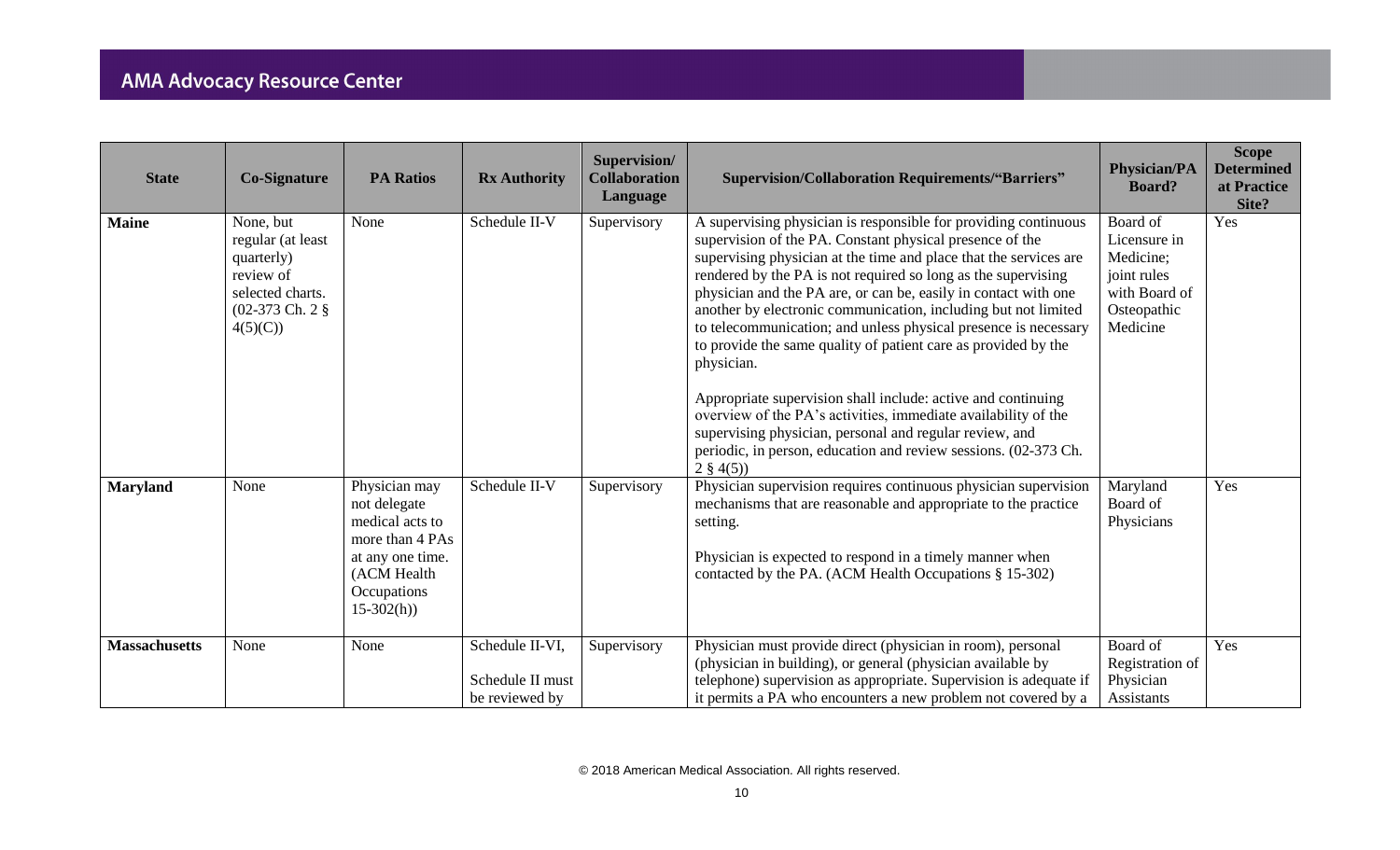| <b>State</b>     | <b>Co-Signature</b> | <b>PA Ratios</b>                                              | <b>Rx Authority</b>                          | Supervision/<br><b>Collaboration</b><br>Language | <b>Supervision/Collaboration Requirements/"Barriers"</b>                                                                                                                                                                                                                                                                                                                                                                                                                                                                                                                                                             | <b>Physician/PA</b><br><b>Board?</b>                 | <b>Scope</b><br><b>Determined</b><br>at Practice<br>Site? |
|------------------|---------------------|---------------------------------------------------------------|----------------------------------------------|--------------------------------------------------|----------------------------------------------------------------------------------------------------------------------------------------------------------------------------------------------------------------------------------------------------------------------------------------------------------------------------------------------------------------------------------------------------------------------------------------------------------------------------------------------------------------------------------------------------------------------------------------------------------------------|------------------------------------------------------|-----------------------------------------------------------|
|                  |                     |                                                               | supervising<br>physician within<br>96 hours. |                                                  | written protocol, or which exceeds established parameters, to<br>initiate a new patient care plan and consult with the supervising<br>physician. (263 CMR 5.04)                                                                                                                                                                                                                                                                                                                                                                                                                                                      |                                                      |                                                           |
| Michigan         | None                | None,<br>Reasonable<br>standard-of-<br>practice<br>threshold. | Schedule II-V                                | Participating                                    | PAs in Michigan are no longer required to work under<br>supervision or delegation of a physician (2017). PAs are<br>required to work with a participating physician according to the<br>terms in a written practice agreement.<br>Notwithstanding any law or rule to the contrary, a PA may make<br>calls or go on rounds without restrictions on the time or<br>frequency of visits by a physician or the PA. (MCL 333.17076<br>(1)                                                                                                                                                                                 | Michigan<br>Task Force on<br>Physician<br>Assistants | Yes                                                       |
| <b>Minnesota</b> | None                | None                                                          | Schedule II-V                                | Supervisory                                      | PAs may perform those duties and responsibilities as delegated<br>in the physician-PA delegation agreement and delegation forms<br>maintained at the address of record by the supervising physician<br>and PA.<br>Patient service must be limited to: services within the training<br>and experience of the PA, services customary to the practice of<br>the supervising physician, services delegated by the supervising<br>physician under the delegation agreement, and services within<br>the parameters of the laws, rules, and standards of the facilities<br>in which the PA practices. (Minn. Stat. 147A.09) | Board of<br>Medical<br>Practice                      | Yes                                                       |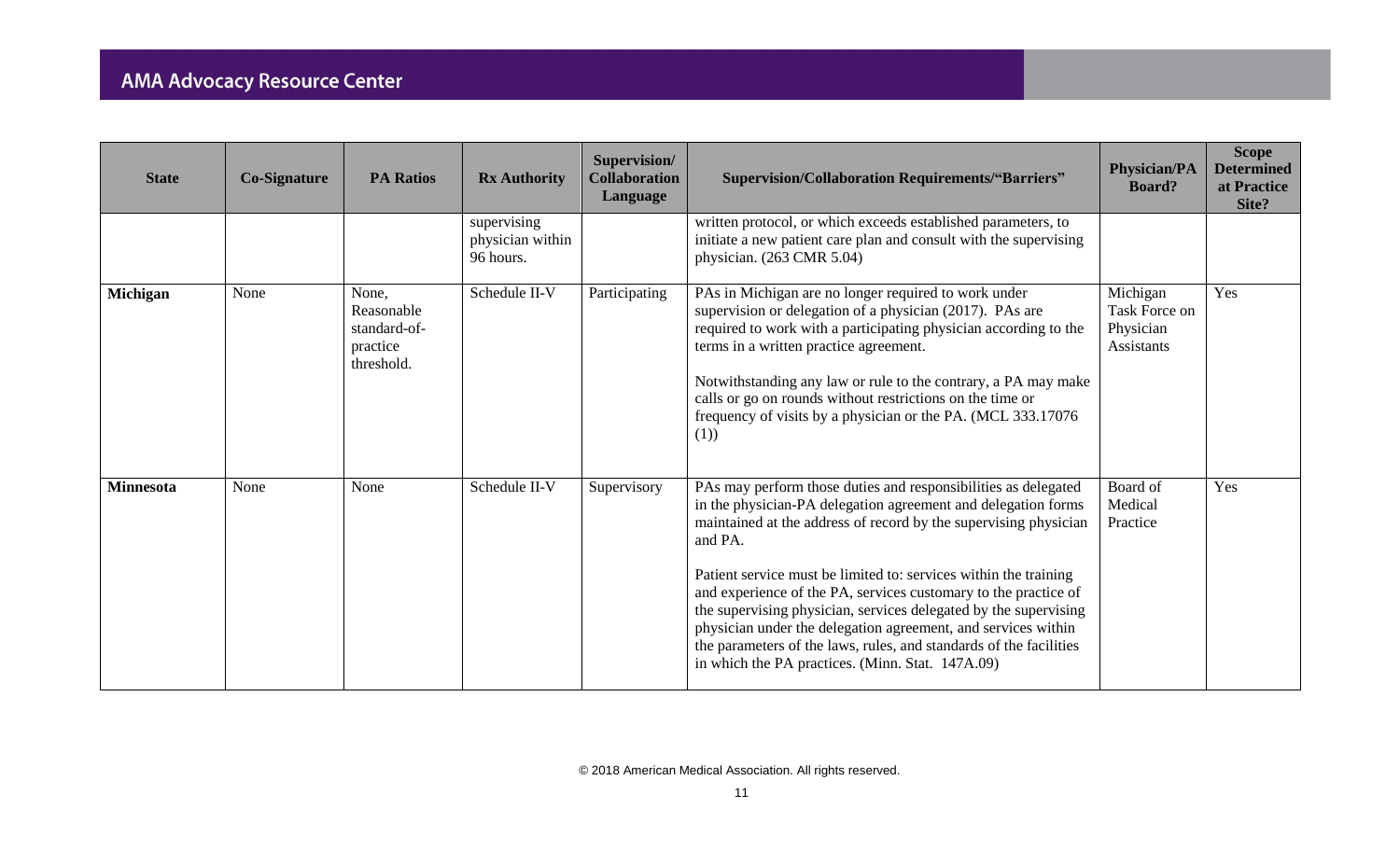| <b>State</b>       | <b>Co-Signature</b>                                                              | <b>PA Ratios</b>                                                                                                      | <b>Rx Authority</b>                                                                                             | Supervision/<br><b>Collaboration</b><br>Language | <b>Supervision/Collaboration Requirements/"Barriers"</b>                                                                                                                                                                                                                                                                                                                                                                                                                                                                                                                                                                                                                                      | <b>Physician/PA</b><br><b>Board?</b>                  | <b>Scope</b><br><b>Determined</b><br>at Practice<br>Site? |
|--------------------|----------------------------------------------------------------------------------|-----------------------------------------------------------------------------------------------------------------------|-----------------------------------------------------------------------------------------------------------------|--------------------------------------------------|-----------------------------------------------------------------------------------------------------------------------------------------------------------------------------------------------------------------------------------------------------------------------------------------------------------------------------------------------------------------------------------------------------------------------------------------------------------------------------------------------------------------------------------------------------------------------------------------------------------------------------------------------------------------------------------------------|-------------------------------------------------------|-----------------------------------------------------------|
| <b>Mississippi</b> | Required for<br>10% of charts<br>per month.<br>(MCA 73-26-5;<br>R. 1.7           | None                                                                                                                  | Schedule II-V                                                                                                   | Supervisory                                      | New graduate PAs and all PAs whose Mississippi license is their<br>initial license require the on-site presence of a supervising<br>physician for 120 days or its equivalent of 960 hours.<br>The PA's practice shall be confined to the primary office or<br>clinic of the supervising physician or any hospital(s) or clinic or<br>other health care facility within 30 miles of where the primary<br>office is located, where the supervising physician holds medical<br>staff privileges. (MCA 73-26-5; R. 1.7)                                                                                                                                                                           | Mississippi<br>State Board of<br>Medical<br>Licensure | Yes                                                       |
| <b>Missouri</b>    | Required for<br>10% of charts<br>every 14 days.<br>(MAS 334.735)                 | Physician may<br>not serve as<br>supervising<br>physician for<br>more than 3<br>FTE licensed<br>PAs. (MAS<br>334.735) | Schedule II-V<br>Schedule II<br>(hydrocodone)<br>only) and III<br>limited to 5-day<br>supply with no<br>refill. | Supervisory                                      | A licensed PA shall practice with a supervising physician<br>continuously present for at least 1 month before practicing<br>where a supervising physician is not continuously present.<br>Unless designated in the code or otherwise in the PA supervision<br>agreement, the supervising physician must be on-site 66% of<br>the time (per calendar quarter) that the PA is practicing.<br>A PA shall be limited to practicing at locations where the<br>supervising physician is no further than 30 miles by road, or<br>otherwise so distanced as to create an impediment to effective<br>intervention, supervision of patient care, or adequate review of<br>services. (20 CSR 2150-7.135) | Missouri<br>Board of<br>Medical<br>Licensure          | Limited                                                   |
| <b>Montana</b>     | Required but<br>varies with PA<br>experience and<br>tenure. (MAR<br>24.156.1623) | Physician may<br>not supervise<br>more than one<br>PA unless<br>certain criteria<br>are met. (MAR                     | Schedule II-V,<br>Schedule II must<br>not exceed 34<br>days                                                     | Supervisory                                      | The supervising physician shall meet face-to-face with each PA<br>a minimum of once a month for the purposes of discussion,<br>education, and training, to include but not be limited to practice<br>issues and patient care. (MAR 24.156.1622)<br>On-site or direct supervision of a PA by a supervising physician                                                                                                                                                                                                                                                                                                                                                                           | Montana<br>Board of<br>Medical<br>Examiners           | Yes                                                       |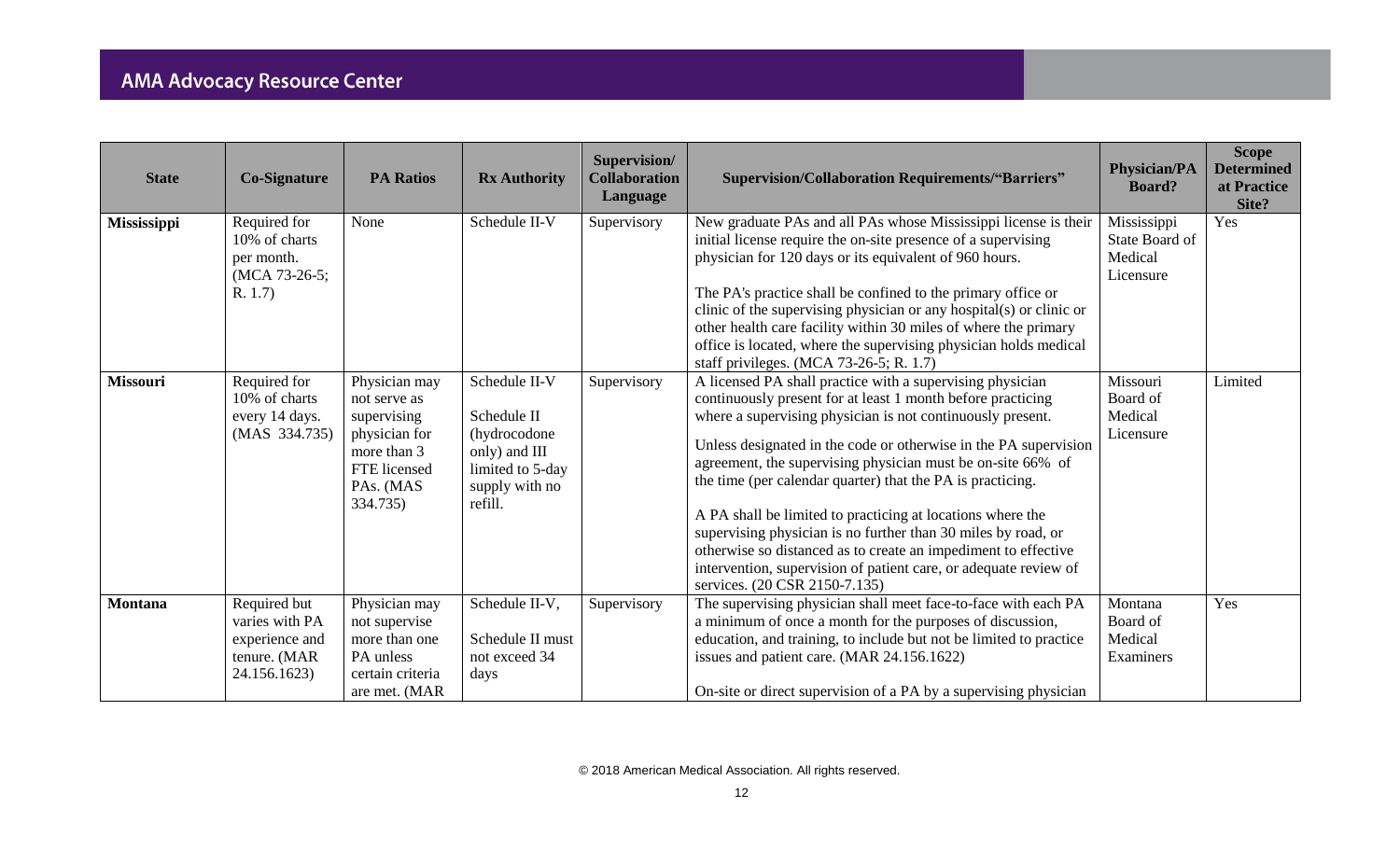| <b>State</b>         | <b>Co-Signature</b>                                                                                               | <b>PA Ratios</b>                                                                                                     | <b>Rx Authority</b> | Supervision/<br><b>Collaboration</b><br>Language               | <b>Supervision/Collaboration Requirements/"Barriers"</b>                                                                                                                                                                                                                                                                                                                                                                                            | <b>Physician/PA</b><br><b>Board?</b>                  | <b>Scope</b><br><b>Determined</b><br>at Practice<br>Site? |
|----------------------|-------------------------------------------------------------------------------------------------------------------|----------------------------------------------------------------------------------------------------------------------|---------------------|----------------------------------------------------------------|-----------------------------------------------------------------------------------------------------------------------------------------------------------------------------------------------------------------------------------------------------------------------------------------------------------------------------------------------------------------------------------------------------------------------------------------------------|-------------------------------------------------------|-----------------------------------------------------------|
|                      |                                                                                                                   | 24.156.1622)                                                                                                         |                     |                                                                | is not required if the supervising physician has provided a means<br>of communication between the supervising physician and the PA<br>or an alternate means of supervision in the event of the<br>supervising physician's absence. (MCA 37-20-403)                                                                                                                                                                                                  |                                                       |                                                           |
| <b>Nebraska</b>      | Required for at<br>least 20% per<br>month; 100%<br>when less than<br>20 patients.<br>(NAR Tit. 172,<br>90-006.08) | Physician may<br>not supervise<br>more than 4 PAs<br>unless good<br>cause is shown.<br>(NAR Tit. 172,<br>90-006.01E) | Schedule II-V       | Supervisory                                                    | For PAs with less than two years' experience: A PA with a<br>temporary NE license shall practice only when the supervising<br>physician is actually present at the practice site, A PA licensed<br>for less than 3 months must have the supervising physician<br>physically present at least 20% of the time, and a PA licensed<br>for more than 3 months must have the supervising physician<br>present 10% of the time. (NAR Tit. 172, 90-006.07) | Nebraska<br>State Board of<br>Health; PA<br>Committee | Yes                                                       |
| <b>Nevada</b>        | Required for at<br>least 10% of<br>charts at least 4<br>times each year.<br>(NAC)<br>633.289(3)                   | Physician may<br>not supervise<br>more than 3<br>total PAs at one<br>time. (NAC<br>633.288(6)                        | Schedule II-V       | Collaborative<br>Agreement<br>with<br>Supervising<br>Physician | The supervising physician shall provide supervision in person at<br>least once each month to the PA. They must be available for<br>consultation at all times during which the PA is performing<br>medical services, and shall develop and carry out a program to<br>ensure the quality of care provided by the PA. (NAC)<br>633.289(3)                                                                                                              | Nevada Board<br>of Medical<br>Examiners               | Yes                                                       |
| <b>New Hampshire</b> | Regular,<br>ongoing<br>evaluation of a<br>representative<br>sample of<br>charts. (N.H.                            | Physician may<br>not be the<br>responsible<br>supervising<br>physician for<br>more than 4                            | Schedule II-V       | Supervisory                                                    | The supervising physician shall not be required to be physically<br>present while the PA is providing care, so long as the<br>supervising physician and the PA are, or can easily be, in<br>contact with each other by an electronic communication device.<br>(N.H. Rules, Med 602.01)                                                                                                                                                              | <b>New</b><br>Hampshire<br>Board of<br>Medicine       | Yes                                                       |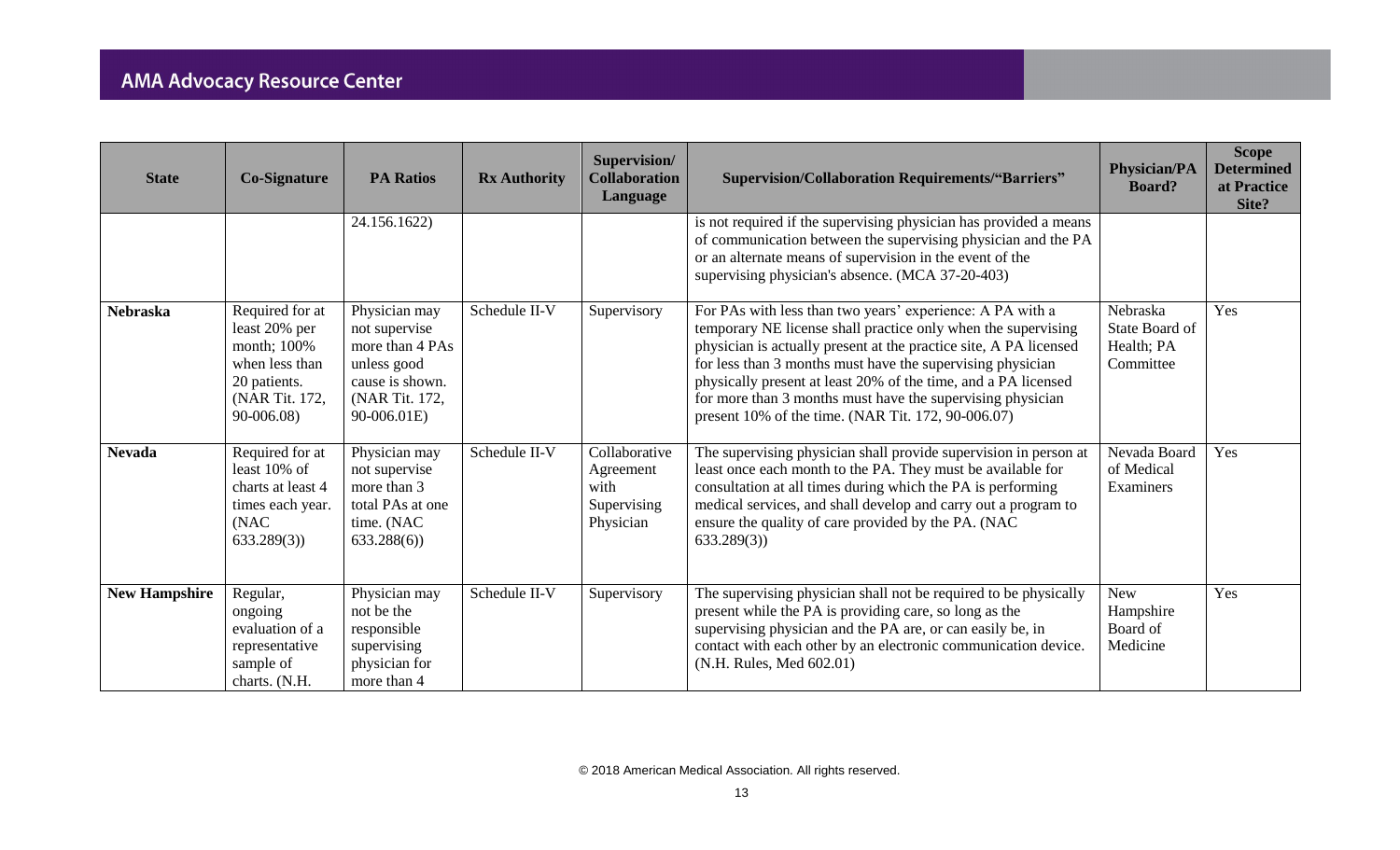| <b>State</b>      | <b>Co-Signature</b>                                                                                                                                          | <b>PA Ratios</b>                                                                                                                                      | <b>Rx Authority</b> | Supervision/<br><b>Collaboration</b><br>Language | <b>Supervision/Collaboration Requirements/"Barriers"</b>                                                                                                                                                                                                                                                                                                                                                                                                                                                                                                                                                                                                           | <b>Physician/PA</b><br><b>Board?</b>                 | <b>Scope</b><br><b>Determined</b><br>at Practice<br>Site? |
|-------------------|--------------------------------------------------------------------------------------------------------------------------------------------------------------|-------------------------------------------------------------------------------------------------------------------------------------------------------|---------------------|--------------------------------------------------|--------------------------------------------------------------------------------------------------------------------------------------------------------------------------------------------------------------------------------------------------------------------------------------------------------------------------------------------------------------------------------------------------------------------------------------------------------------------------------------------------------------------------------------------------------------------------------------------------------------------------------------------------------------------|------------------------------------------------------|-----------------------------------------------------------|
|                   | Rules, Med<br>602.01)                                                                                                                                        | PAs. (N.H.<br>Rules, Med<br>602.02)                                                                                                                   |                     |                                                  |                                                                                                                                                                                                                                                                                                                                                                                                                                                                                                                                                                                                                                                                    |                                                      |                                                           |
| <b>New Jersey</b> | Required,<br>physician must<br>personally<br>review all charts<br>and<br>patient records<br>and countersign<br>all medical<br>orders. (NJAC<br>$13:35-2B.10$ | Physician may<br>not supervise<br>more than 4 PAs<br>at any one time.<br>(NJAC 13:35-<br>2B.10                                                        | Schedule II-V       | Supervisory                                      | The PA shall not render care unless the following conditions are<br>met: $(1)$ In an inpatient setting, the supervising physician is<br>continuously or intermittently present on-site with constant<br>availability through electronic communications for consultation<br>or recall; (2) In an outpatient setting, the supervising physician<br>is constantly available through electronic communications for<br>consultation or recall; (3) The supervising physician regularly<br>reviews the practice of the PA; (4) The supervising physician<br>personally reviews all charts and patient records and<br>countersigns all medical orders. (NJAC 13:35-2B.10) | New Jersey<br>State Board of<br>Medical<br>Examiners | N <sub>o</sub>                                            |
| <b>New Mexico</b> | None                                                                                                                                                         | None                                                                                                                                                  | Schedule II-V       | Dependent on<br>Practice Area                    | Collaboration shall not be construed to require the physical<br>presence of the licensed physician at the time and place services<br>are rendered. (SB 215)                                                                                                                                                                                                                                                                                                                                                                                                                                                                                                        | New Mexico<br>Medical Board                          | N <sub>o</sub>                                            |
| <b>New York</b>   | None                                                                                                                                                         | Physician may<br>not employ or<br>supervise more<br>than 4 licensed<br>PAs in private<br>practice; or<br>more than 6<br>licensed PAs in<br>a hospital | Schedule II-V       | Supervisory                                      | Supervision shall be continuous but shall not necessarily require<br>the physical presence of the supervising physician at the time<br>and place where the services are performed. (10 NYCRR 94.2)                                                                                                                                                                                                                                                                                                                                                                                                                                                                 | New York<br>State Office of<br>the<br>Professions    | Yes                                                       |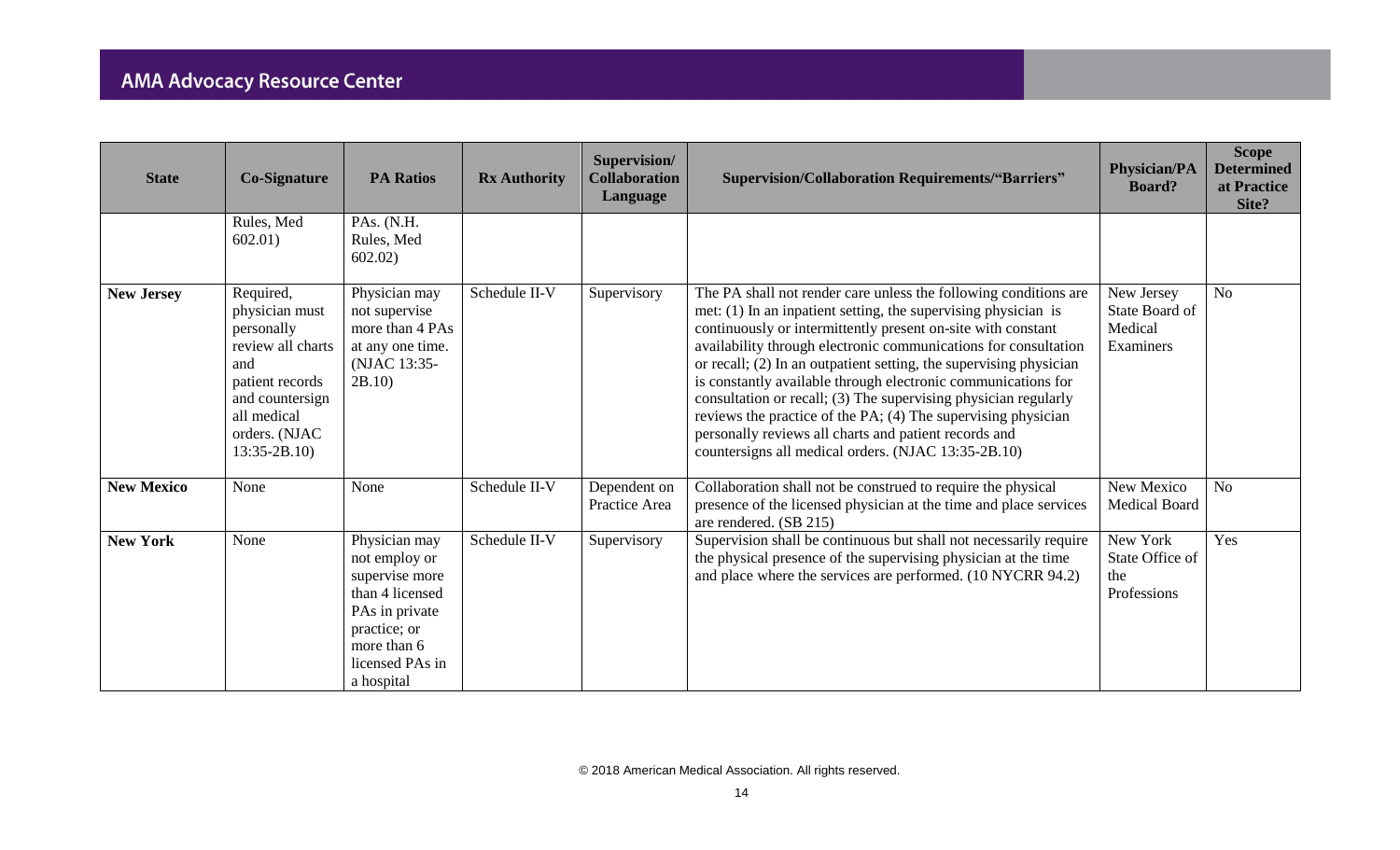| <b>State</b>          | <b>Co-Signature</b>                                                  | <b>PA Ratios</b>                                              | <b>Rx Authority</b>                                                                         | Supervision/<br><b>Collaboration</b><br>Language | <b>Supervision/Collaboration Requirements/"Barriers"</b>                                                                                                                                                                                                                                                                                                  | <b>Physician/PA</b><br><b>Board?</b>      | <b>Scope</b><br><b>Determined</b><br>at Practice<br>Site? |
|-----------------------|----------------------------------------------------------------------|---------------------------------------------------------------|---------------------------------------------------------------------------------------------|--------------------------------------------------|-----------------------------------------------------------------------------------------------------------------------------------------------------------------------------------------------------------------------------------------------------------------------------------------------------------------------------------------------------------|-------------------------------------------|-----------------------------------------------------------|
|                       |                                                                      | setting. (10)<br><b>NYCRR 94.2)</b>                           |                                                                                             |                                                  |                                                                                                                                                                                                                                                                                                                                                           |                                           |                                                           |
| <b>North Carolina</b> | None                                                                 | None                                                          | Schedule II-V,<br>Schedule II &<br>III shall not<br>exceed a<br>legitimate 30<br>day supply | Supervisory                                      | A primary supervising physician and a PA in a new practice<br>arrangement shall meet monthly for the first six months to<br>discuss practice relevant clinical issues and quality improvement<br>measures. Thereafter, the primary supervising physician and the<br>PA shall meet at least once every six months. (21 NCAC 32S)<br>.0213)                 | North<br>Carolina<br><b>Medical Board</b> | Yes                                                       |
| <b>North Dakota</b>   | None                                                                 | None                                                          | Schedule II-V                                                                               | Supervisory                                      | Supervision shall be continuous but shall not be construed as<br>necessarily requiring the physical presence of the supervising<br>physician at the time and place that the services are rendered.<br>The supervising physician must be available continuously for<br>contact personally or by telephone or other electronic means.<br>(NDAC 50-03-01-04) | North Dakota<br>Board of<br>Medicine      | Yes                                                       |
| Ohio                  | Required review<br>of selected<br>patient record<br>entries made by, | Physician may<br>enter into<br>supervision<br>agreements with | Schedule II-V<br>II limited under<br>R.C. 4730.411                                          | Supervisory                                      | The supervising physician shall be continuously available for<br>direct communication with the PA<br>by either of the following means: (1) Being physically present at<br>the location where the PA is practicing; or (2) Being readily                                                                                                                   | <b>State Medical</b><br>Board of Ohio     | Yes                                                       |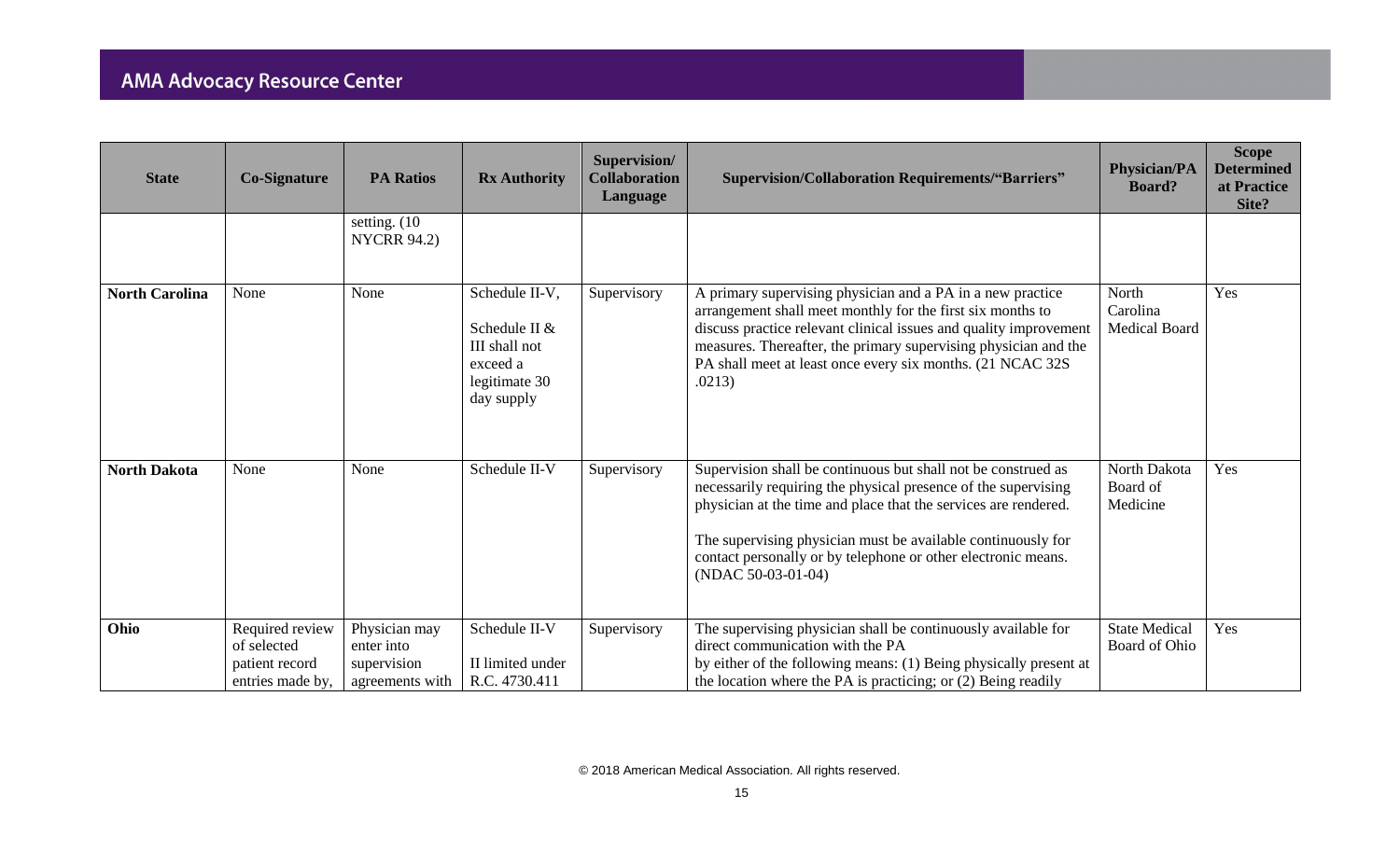| <b>State</b>    | <b>Co-Signature</b>                                          | <b>PA Ratios</b>                                                                                                                                                                                                | <b>Rx Authority</b>                                                                                                                 | Supervision/<br><b>Collaboration</b><br>Language | <b>Supervision/Collaboration Requirements/"Barriers"</b>                                                                                                                                                                                                                                                                                                          | <b>Physician/PA</b><br><b>Board?</b> | <b>Scope</b><br><b>Determined</b><br>at Practice<br>Site? |
|-----------------|--------------------------------------------------------------|-----------------------------------------------------------------------------------------------------------------------------------------------------------------------------------------------------------------|-------------------------------------------------------------------------------------------------------------------------------------|--------------------------------------------------|-------------------------------------------------------------------------------------------------------------------------------------------------------------------------------------------------------------------------------------------------------------------------------------------------------------------------------------------------------------------|--------------------------------------|-----------------------------------------------------------|
|                 | and medical<br>orders issued by<br>the PA. (R.C.<br>4730.21) | any number of<br>PAs, but may<br>not supervise<br>more than 3 PAs<br>at any one time.<br>A PA may enter<br>into supervision<br>agreements with<br>any number of<br>supervising<br>physicians.<br>(R.C. 4730.21) |                                                                                                                                     |                                                  | available to the PA through some means of telecommunication<br>and being in a location that is a distance from the location where<br>the PA is practicing that reasonably allows the physician to<br>assure proper care of patients. (R.C. 4730.21)                                                                                                               |                                      |                                                           |
| <b>Oklahoma</b> | Required only in<br>a locum tenens<br>arrangement.           | Physician may<br>not generally<br>serve as the<br>supervising<br>physician for<br>more than 4 PAs<br>at any one time<br>(OAC 435:15-3-<br>13)                                                                   | Schedule II-V<br>Schedule III-V<br>limited to 30-<br>day supply with<br>no refills<br>Schedule II for<br>administration<br>on site. | Supervisory                                      | The supervising physician must oversee the activities of, and<br>accept responsibility for, the medical services rendered by a PA.<br>The constant physical presence of the supervising physician is<br>not required as long as the supervising physician and PA are or<br>can be easily in contact with each other by telecommunication.<br>(Okla. PA Act 519.2) | Oklahoma<br><b>Medical Board</b>     | Yes                                                       |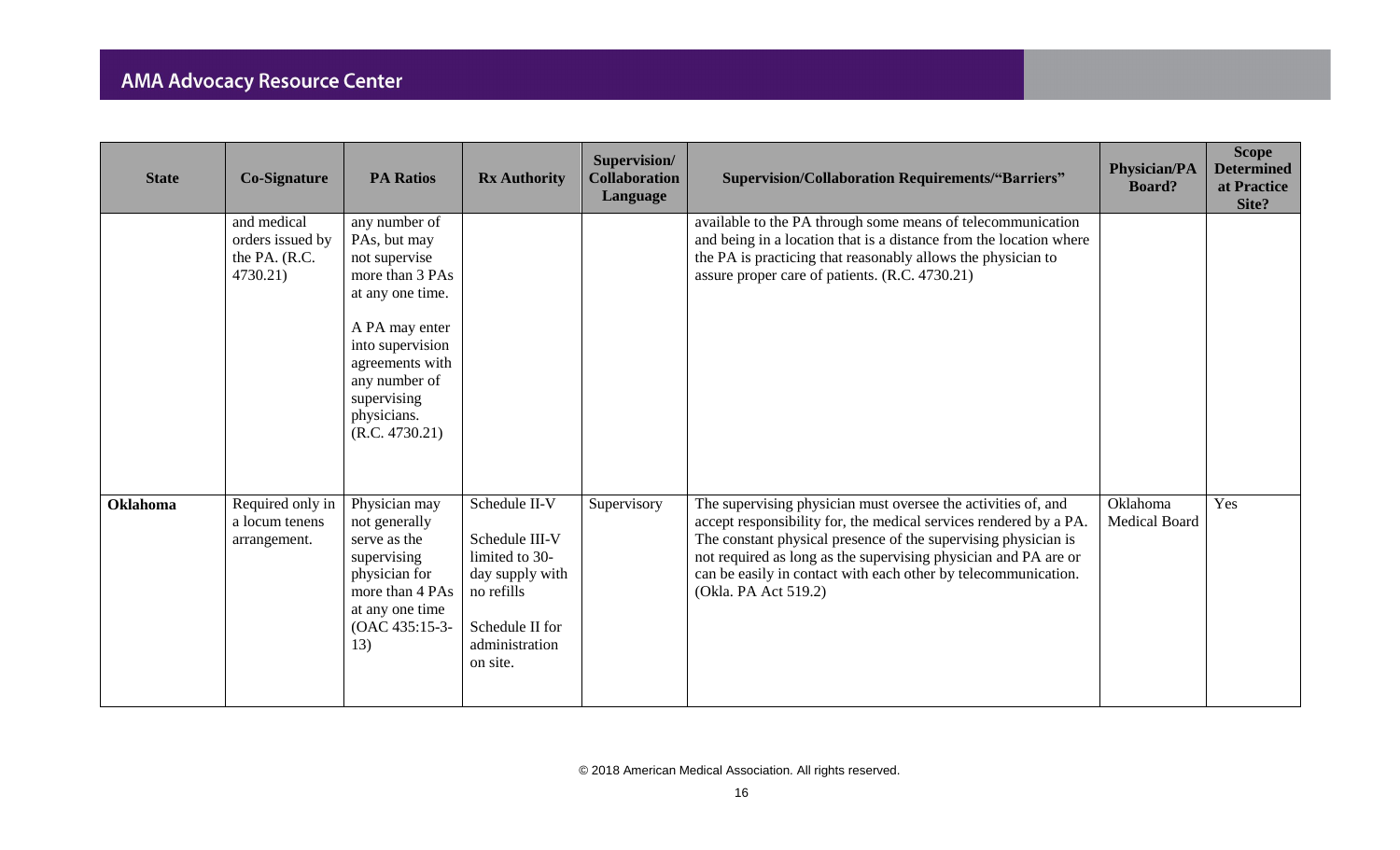| <b>State</b> | <b>Co-Signature</b>                                                             | <b>PA Ratios</b>                                                                                                                                                        | <b>Rx Authority</b>                                                                                                                            | Supervision/<br><b>Collaboration</b><br>Language | <b>Supervision/Collaboration Requirements/"Barriers"</b>                                                                                                                                                                                                                                                                                                                                                                                                                                                                                                                                                                                                                                            | <b>Physician/PA</b><br><b>Board?</b>       | <b>Scope</b><br><b>Determined</b><br>at Practice<br>Site? |
|--------------|---------------------------------------------------------------------------------|-------------------------------------------------------------------------------------------------------------------------------------------------------------------------|------------------------------------------------------------------------------------------------------------------------------------------------|--------------------------------------------------|-----------------------------------------------------------------------------------------------------------------------------------------------------------------------------------------------------------------------------------------------------------------------------------------------------------------------------------------------------------------------------------------------------------------------------------------------------------------------------------------------------------------------------------------------------------------------------------------------------------------------------------------------------------------------------------------------------|--------------------------------------------|-----------------------------------------------------------|
| Oregon       | None                                                                            | Physician not<br>acting as part of<br>a supervising<br>physician<br>organization<br>may supervise 4<br>PAs, unless the<br>board approves<br>otherwise. (ORS<br>677.510) | Schedule II-V                                                                                                                                  | Supervisory                                      | The supervising physician need not be physically present at all<br>times when the PA is providing services, but maybe required to<br>ensure that: (1) The PA have access to personal or telephone<br>communication with a supervising physician when the PA is<br>providing services; and (2) The proximity of a supervising<br>physician and the methods and means of supervision are<br>appropriate to the practice setting and the patient conditions<br>treated in the practice setting. (ORS 677.510)                                                                                                                                                                                          | Oregon<br><b>Medical Board</b>             | Yes                                                       |
| Pennsylvania | Required for<br>$100% -$<br>decreasing with<br>PA experience.<br>(63 PS 422.13) | Physician may<br>not supervise<br>more than 4 PAs<br>at any time. (63)<br>PS 422.13)                                                                                    | Schedule II-V,<br>Schedule II<br>limited to 72<br>hours with<br>notification to<br>supervising<br>physician within<br>24 hours of<br>issuance. | Supervisory                                      | The constant physical presence of the supervising physician is<br>not required so long as the supervising physician and the PA are,<br>or can be, easily in contact with each other by radio, telephone<br>or other telecommunications device.<br>An appropriate degree of supervision includes:<br>active and continuing overview of the PA's activities to<br>determine that the physician's directions are being implemented,<br>immediate availability of the supervising physician to the PA for<br>necessary consultations, and personal and regular review within<br>10 days by the supervising physician of the patient records upon<br>which entries are made by the PA. (Pa. Code 18.122) | Pennsylvania<br>State Board of<br>Medicine | Yes                                                       |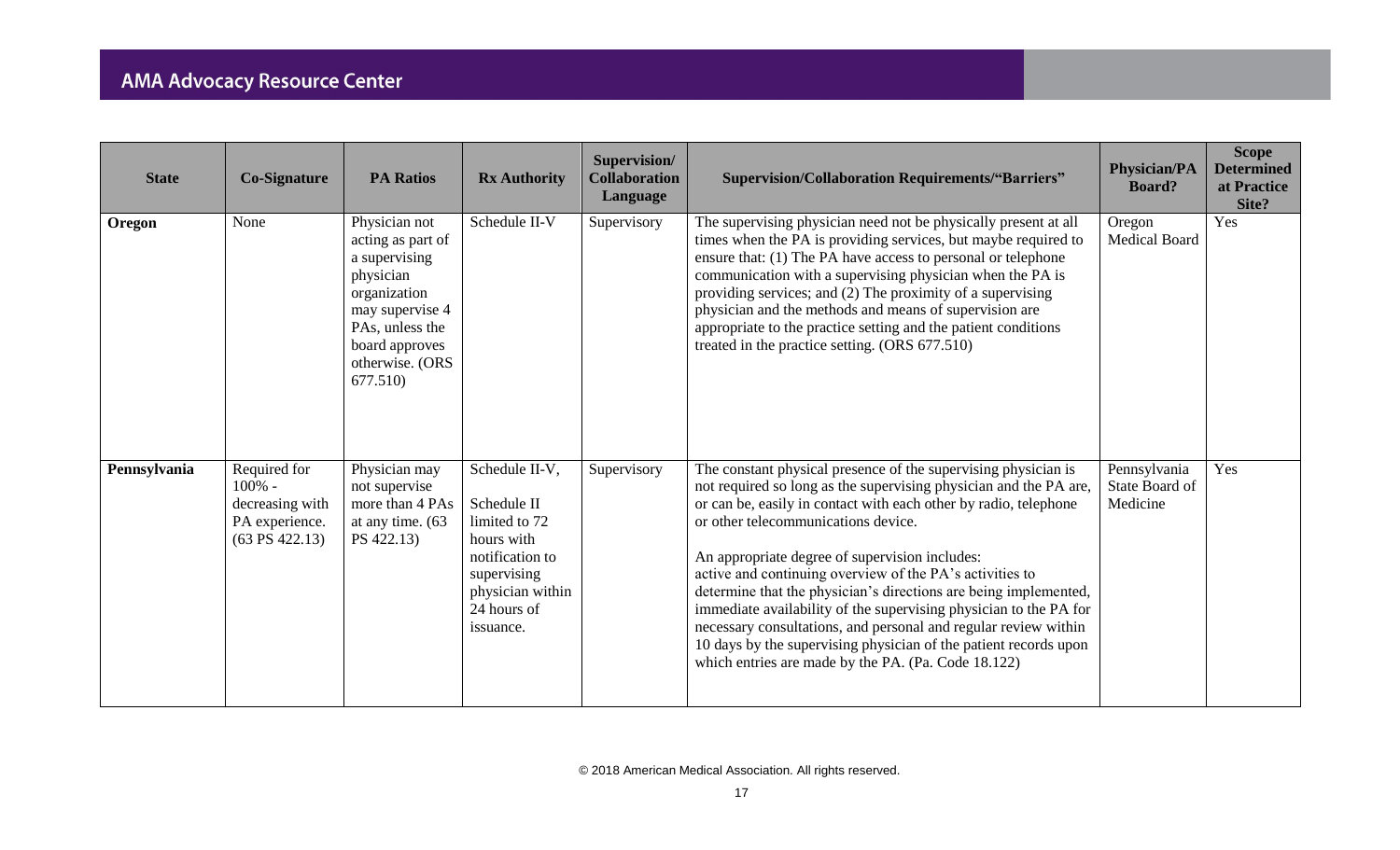| <b>State</b>          | <b>Co-Signature</b>                                                                          | <b>PA Ratios</b>                                                                                                                                                 | <b>Rx Authority</b>                                                                                           | Supervision/<br><b>Collaboration</b><br>Language | <b>Supervision/Collaboration Requirements/"Barriers"</b>                                                                                                                                                                                                                                                                                                                                                                                                                                                                                                                                                                                                         | <b>Physician/PA</b><br><b>Board?</b>                        | <b>Scope</b><br><b>Determined</b><br>at Practice<br>Site? |
|-----------------------|----------------------------------------------------------------------------------------------|------------------------------------------------------------------------------------------------------------------------------------------------------------------|---------------------------------------------------------------------------------------------------------------|--------------------------------------------------|------------------------------------------------------------------------------------------------------------------------------------------------------------------------------------------------------------------------------------------------------------------------------------------------------------------------------------------------------------------------------------------------------------------------------------------------------------------------------------------------------------------------------------------------------------------------------------------------------------------------------------------------------------------|-------------------------------------------------------------|-----------------------------------------------------------|
|                       |                                                                                              |                                                                                                                                                                  |                                                                                                               |                                                  |                                                                                                                                                                                                                                                                                                                                                                                                                                                                                                                                                                                                                                                                  |                                                             |                                                           |
| <b>Rhode Island</b>   | None                                                                                         | None                                                                                                                                                             | Schedule II-V                                                                                                 | Supervisory                                      | Supervision means overseeing the activities of, and accepting<br>the responsibility for, the medical services rendered by the PAs.<br>Supervision shall be continuous and under the direct control of a<br>licensed physician expert in the field of medicine in which the<br>PA practices.<br>The constant physical presence of the supervising physician is<br>not required in every circumstance. It is the responsibility of the<br>supervising physician and PA to assure an appropriate level of<br>supervision depending upon the services being rendered. (216)<br>RICR 40-05-24.6.2)                                                                    | Board of<br>Licensure for<br>Physician<br><b>Assistants</b> | Yes                                                       |
| <b>South Carolina</b> | Required for<br>10% per month<br>when PA works<br>off-site (PA<br>Pract. Act 40-<br>$47-955$ | Physician may<br>not<br>simultaneously<br>supervise more<br>than 3 FTE PAs<br>providing<br>clinical service<br>at one time. (PA<br>Pract. Act 40-<br>47-910.955) | Schedule II-V<br>For schedule II<br>must only be an<br>initial dose and<br>must not exceed<br>a72-hour supply | Supervisory                                      | Supervision must be continuous but must not be construed as<br>necessarily requiring the physical presence of the supervising<br>physician at the time and place where the services are rendered,<br>except as otherwise required for limited licensees.<br>A PA must have 6 months of clinical experience with the current<br>supervising physician before being permitted to practice at a<br>location off-site from the supervising physician. The off-site<br>location may not be more than 60 miles of travel from the<br>supervising physician or alternate supervising physician without<br>written approval of the board. (PA Pract. Act 40-47-910. 955) | South<br>Carolina<br>Board of<br>Medical<br>Examiners       | Yes                                                       |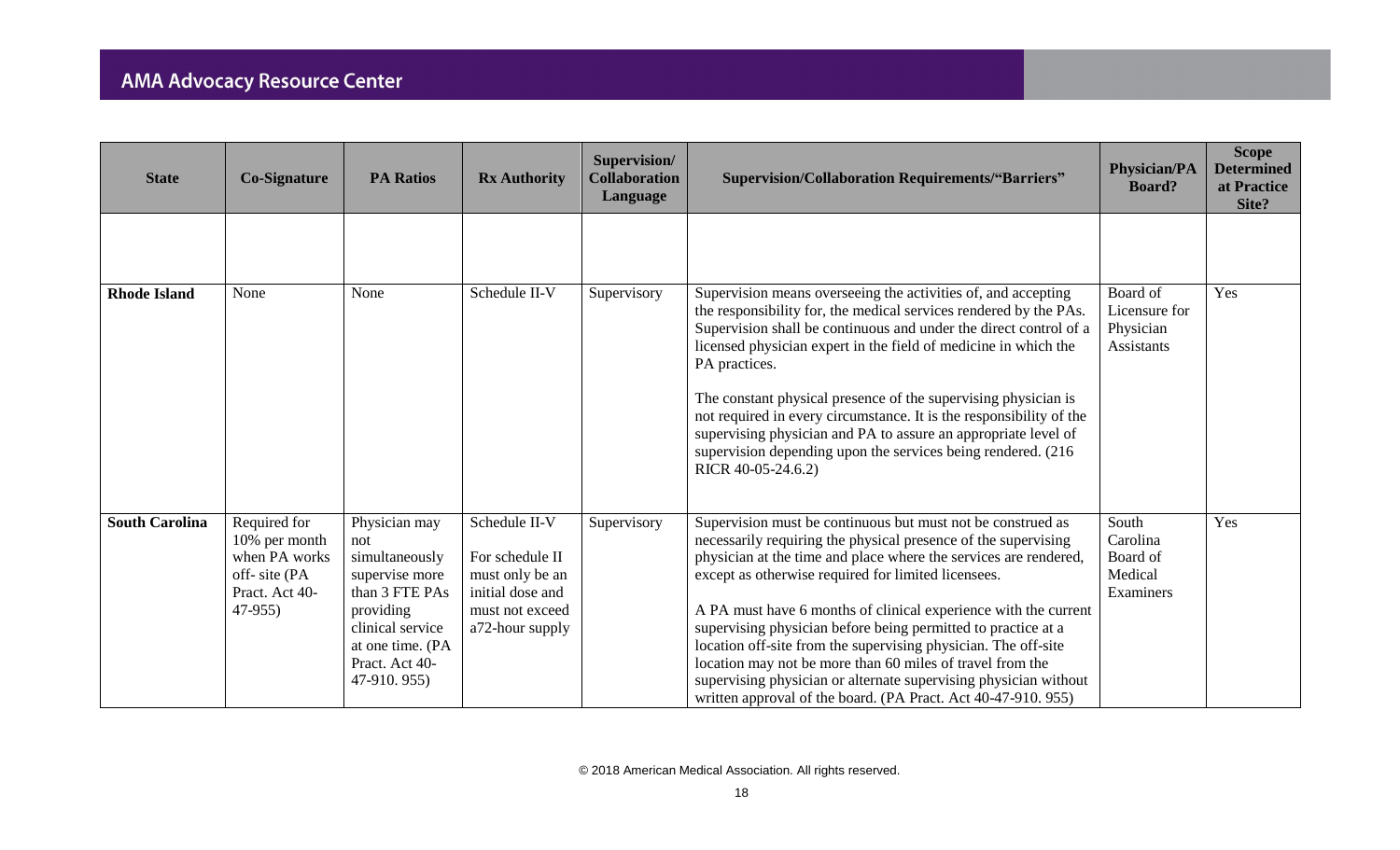| <b>State</b>        | <b>Co-Signature</b>                                                                                                                                     | <b>PA Ratios</b>                                                                                                            | <b>Rx Authority</b>                                                                               | Supervision/<br><b>Collaboration</b><br>Language | <b>Supervision/Collaboration Requirements/"Barriers"</b>                                                                                                                                                                                                                                                                                                                                                  | <b>Physician/PA</b><br><b>Board?</b>                                | <b>Scope</b><br><b>Determined</b><br>at Practice<br>Site? |
|---------------------|---------------------------------------------------------------------------------------------------------------------------------------------------------|-----------------------------------------------------------------------------------------------------------------------------|---------------------------------------------------------------------------------------------------|--------------------------------------------------|-----------------------------------------------------------------------------------------------------------------------------------------------------------------------------------------------------------------------------------------------------------------------------------------------------------------------------------------------------------------------------------------------------------|---------------------------------------------------------------------|-----------------------------------------------------------|
| <b>South Dakota</b> | None                                                                                                                                                    | Physician may<br>supervise up to<br>4 FTE PAs with<br>board approval.<br>(SDCL 36-4A-<br>29.1)                              | Schedule II-V<br>Schedule II not<br>exceeding 30<br>days                                          | Supervisory                                      | Supervision may be by direct personal contact, or by a<br>combination of direct personal contact and contact via<br>telecommunication, as may be required by the board. If the<br>office of a PA is separate from the main office of the supervising<br>physician, the supervision shall include on-site personal<br>supervision by a supervising physician as required by the board.<br>(SDLRC 36-4A-29) | South Dakota<br>Board of<br>Medical and<br>Osteopathic<br>Examiners | Yes                                                       |
| <b>Tennessee</b>    | Required for at<br>least 20% of<br>charts, and<br>100% of charts<br>of specific<br>categories of<br>patients every<br>30 days. (TCR<br>$0880 - 02 - 18$ | None                                                                                                                        | Schedule II-V<br>II and III<br>typically limited<br>to 30-day supply                              | Supervisory                                      | Supervision does not require the continuous and constant<br>presence of the supervising physician. However, the supervising<br>physician must be available for consultation at all times or shall<br>make arrangements for a substitute physician to be available.<br>$(TCR. 0880-02-.18)$                                                                                                                | Tennessee<br>Committee on<br>Physician<br><b>Assistants</b>         | Yes                                                       |
| <b>Texas</b>        | Required chart<br>review for<br>prescriptive<br>authority<br>determined by<br>practice<br>agreement. (22<br>TAC 185.31)                                 | None. Physician<br>may delegate<br>prescriptive<br>authority to a<br>maximum of 7<br>PAs or their<br>FTE. (TAC<br>157.0512) | Schedule II-V,<br>II only under<br>Chapter 481<br>Provisions<br>III-V limited to<br>90-day supply | Supervisory                                      | Supervision shall be continuous, but shall not be construed as<br>necessarily requiring the constant physical presence of the<br>supervising physician at a place where PA services are<br>performed while the services are performed. Telecommunication<br>shall always be available. (22 TAC 185.14)                                                                                                    | <b>Texas Medical</b><br>Board                                       | Yes                                                       |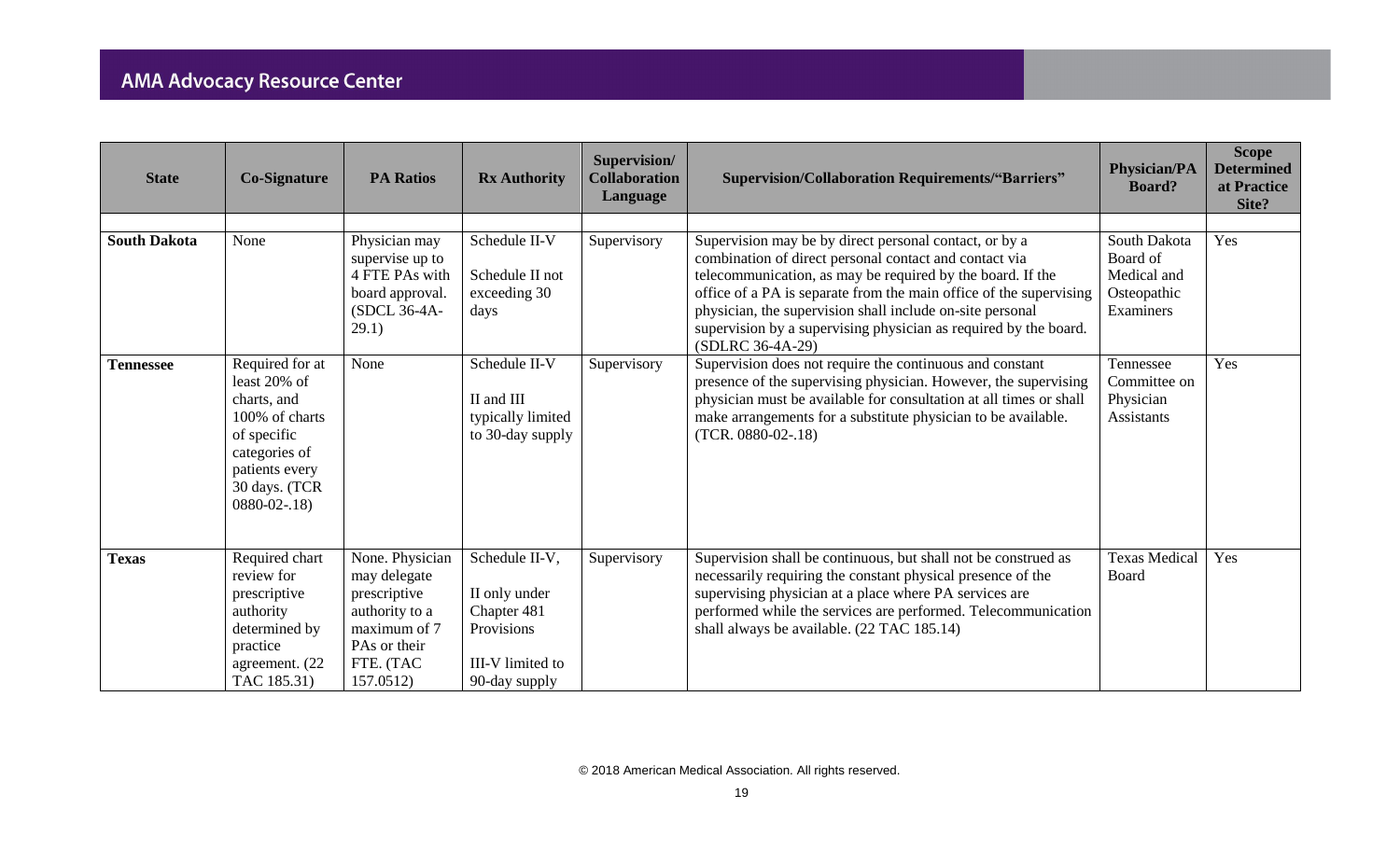| <b>State</b>    | <b>Co-Signature</b>                                                                                                                                                                                 | <b>PA Ratios</b>                                                                                                                                                                        | <b>Rx Authority</b> | Supervision/<br><b>Collaboration</b><br>Language | <b>Supervision/Collaboration Requirements/"Barriers"</b>                                                                                                                                                                                                                                                                                                                                                                                                                                                                                                      | <b>Physician/PA</b><br><b>Board?</b>                 | <b>Scope</b><br><b>Determined</b><br>at Practice<br>Site? |
|-----------------|-----------------------------------------------------------------------------------------------------------------------------------------------------------------------------------------------------|-----------------------------------------------------------------------------------------------------------------------------------------------------------------------------------------|---------------------|--------------------------------------------------|---------------------------------------------------------------------------------------------------------------------------------------------------------------------------------------------------------------------------------------------------------------------------------------------------------------------------------------------------------------------------------------------------------------------------------------------------------------------------------------------------------------------------------------------------------------|------------------------------------------------------|-----------------------------------------------------------|
| Utah            | Required for a<br>sufficient<br>number of charts<br>and records to<br>ensure that the<br>patient's health,<br>safety, and<br>welfare will not<br>be adversely<br>compromised.<br>(UAC R156-<br>70a) | Physician may<br>not supervise<br>more than 4<br><b>FTE PAs</b><br>without prior<br>approval. (UAC<br>R <sub>156</sub> -70a)                                                            | Schedule II-V       | Supervisory                                      | The supervising physician shall provide supervision to the PA to<br>adequately serve the health care needs of the practice population<br>and ensure that the patient's health, safety and welfare will not<br>be adversely compromised. The degree of on-site supervision<br>shall be outlined in the Delegation of Services Agreement<br>maintained at the site of practice.<br>There shall be a method of immediate consultation by electronic<br>means whenever the PA is not under the direct supervision of<br>the supervising physician. (UAC R156-70a) | Utah<br>Physician<br>Assistant<br>Licensing<br>Board | Yes                                                       |
| <b>Vermont</b>  | Regular, review<br>of selected<br>charts with<br>documentation<br>within 72-hours<br>of provision of<br>care. (VAC 12-<br>$5-200:7$                                                                 | Physician may<br>not supervise<br>more PAs<br>concurrently<br>than have been<br>approved by the<br>Board after<br>review of the<br>system of care<br>delivery. (VAC<br>$12 - 5 - 200:7$ | Schedule II-V       | Supervisory                                      | As determined by the Board, supervision entails the direction<br>provided, and review performed, by the supervising physician of<br>the medical services provided by the PA. The supervising<br>physician need not be present on the premises where the PA<br>renders medical services and may provide supervision by<br>telephonic or electronic means of communication. (VAC 12-5-<br>200:5)                                                                                                                                                                | Vermont<br>Board of<br>Medical<br>Practice           | Yes                                                       |
| <b>Virginia</b> | Required if<br>established in<br>practice                                                                                                                                                           | Physician may<br>not supervise<br>more than 6 PAs                                                                                                                                       | Schedule II-V       | Supervisory                                      | The physician shall provide continuous supervision as required<br>by this section. However, the requirement for physician<br>supervision of PAs shall not be construed as requiring the                                                                                                                                                                                                                                                                                                                                                                       | Virginia<br>Board of<br>Medicine                     | Yes                                                       |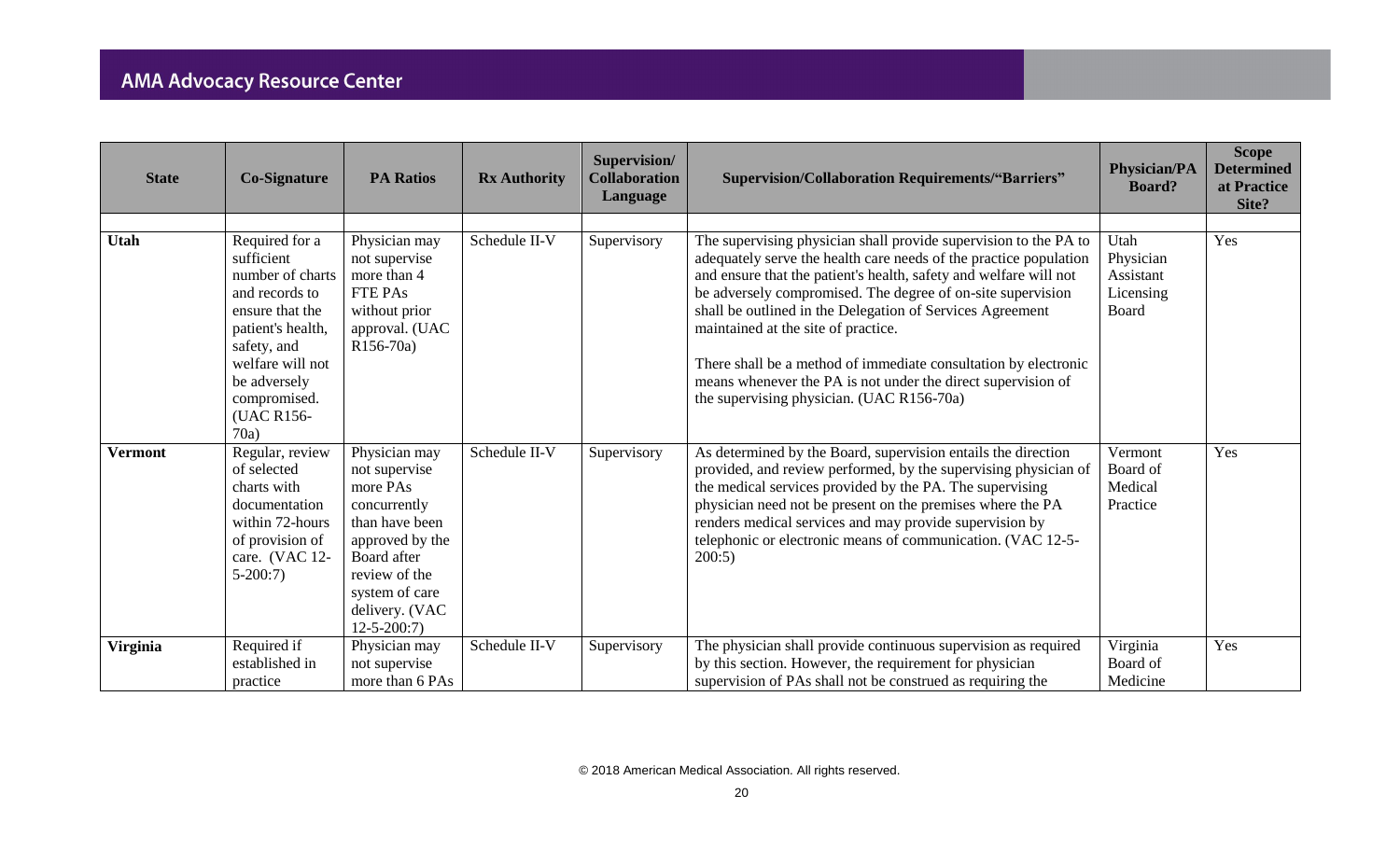| <b>State</b>         | <b>Co-Signature</b>                   | <b>PA Ratios</b>                                                                                                                                                                     | <b>Rx Authority</b>                                                                             | Supervision/<br><b>Collaboration</b><br>Language | <b>Supervision/Collaboration Requirements/"Barriers"</b>                                                                                                                                                                                                                                                                                                                                                                                                                                       | <b>Physician/PA</b><br><b>Board?</b>             | <b>Scope</b><br><b>Determined</b><br>at Practice<br>Site? |
|----------------------|---------------------------------------|--------------------------------------------------------------------------------------------------------------------------------------------------------------------------------------|-------------------------------------------------------------------------------------------------|--------------------------------------------------|------------------------------------------------------------------------------------------------------------------------------------------------------------------------------------------------------------------------------------------------------------------------------------------------------------------------------------------------------------------------------------------------------------------------------------------------------------------------------------------------|--------------------------------------------------|-----------------------------------------------------------|
|                      | agreement. (18)<br>VAC 85-50-<br>101) | at any one time.<br>(450 Va. C.<br>54.12952)                                                                                                                                         |                                                                                                 |                                                  | physical presence of the supervising physician during all times<br>and places of service delivery by PAs. Each team of supervising<br>physician and PA shall identify the relevant PA's scope of<br>practice, including the delegation of medical tasks as appropriate<br>to the PA's level of competence, the PA's relationship with, and<br>access to, the supervising physician, and an evaluation process<br>for the PA's performance. (450 Va. C. 54.12952)                               |                                                  |                                                           |
| Washington           | None                                  | Physician may<br>not enter into<br>delegation<br>agreements with<br>more than 5<br>PAs, but may<br>petition the<br>commission for<br>a waiver of this<br>limit. (WAC<br>246-918-055) | Schedule II-V                                                                                   | Supervisory                                      | The supervising physician and the PA shall determine which<br>procedures may be performed and the degree of supervision<br>under which the procedure is performed. (WAC 246-918-055)                                                                                                                                                                                                                                                                                                           | Washington<br><b>State Medical</b><br>Commission | Yes                                                       |
| <b>West Virginia</b> | None                                  | Physician may<br>not enter into<br>practice<br>agreements with<br>more than 5 FT<br>PAs at any one<br>time. (W. Va. C.<br>$30 - 3E - 9$                                              | Schedule III-V,<br>Schedule III<br>shall be limited<br>to a 30-day<br>supply without<br>refill. | Collaborative                                    | Collaboration means overseeing the activities of, and accepting<br>responsibility for, the medical services rendered by a PA.<br>Constant physical presence of the collaborating physician is not<br>required as long as the physician and PA are, or can be, easily in<br>contact with one another by telecommunication.<br>Collaboration does not require the personal presence of the<br>collaborating physician at the place or places where services are<br>rendered. (W. Va. C. 30–3E–1) | West Virginia<br>Board of<br>Medicine            | Yes                                                       |